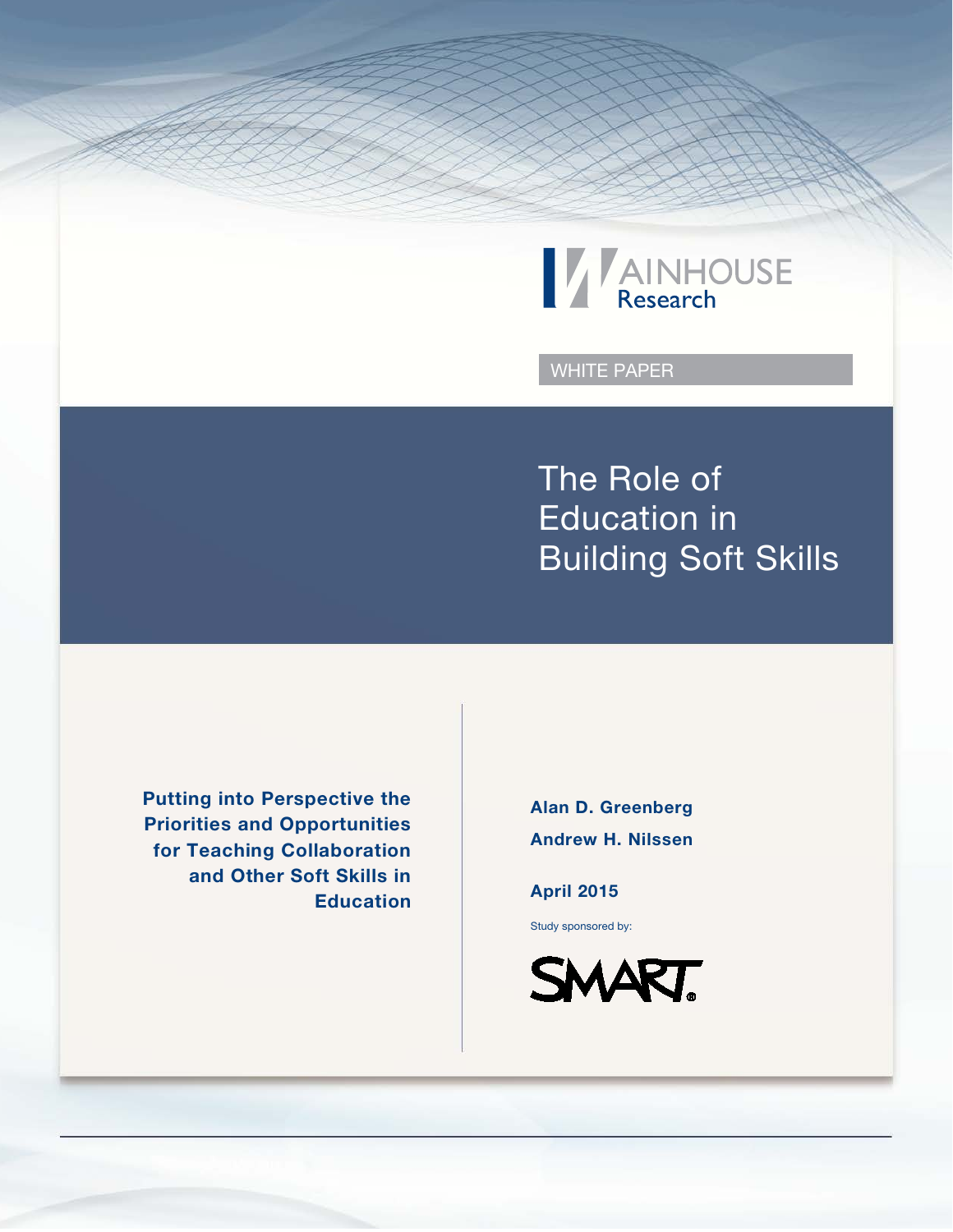# **Contents**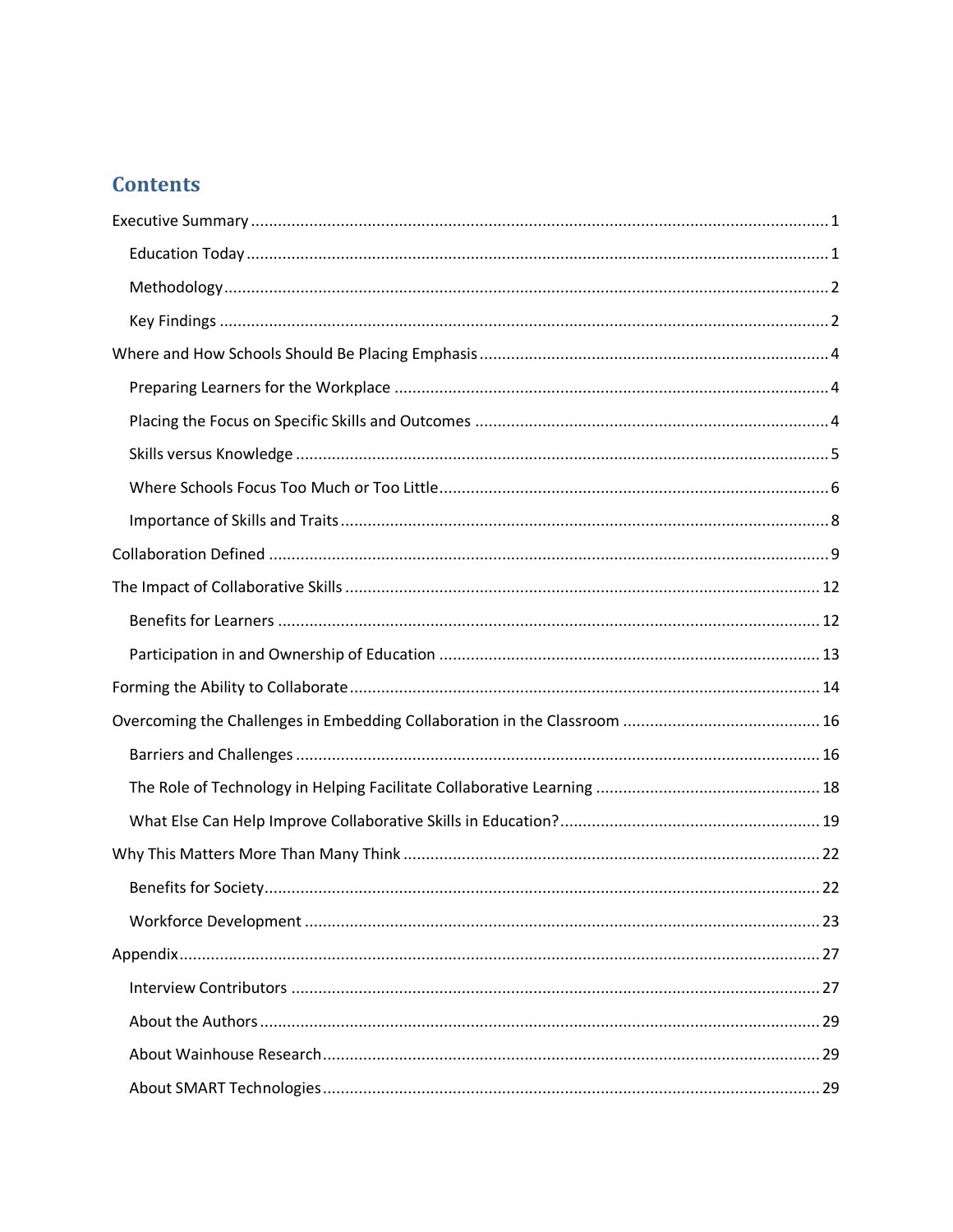# **List of Figures**

| Figure 8 The Impact of Collaboration on Education at Macro and Micro Levels 13            |  |
|-------------------------------------------------------------------------------------------|--|
|                                                                                           |  |
|                                                                                           |  |
| Figure 11 Extent to Which Technology is Used to Help Facilitate Collaborative Learning 18 |  |
|                                                                                           |  |

WR Paper: The Role of Education in Building Soft Skills Copyright © 2014, 2015 Wainhouse Research. All rights reserved.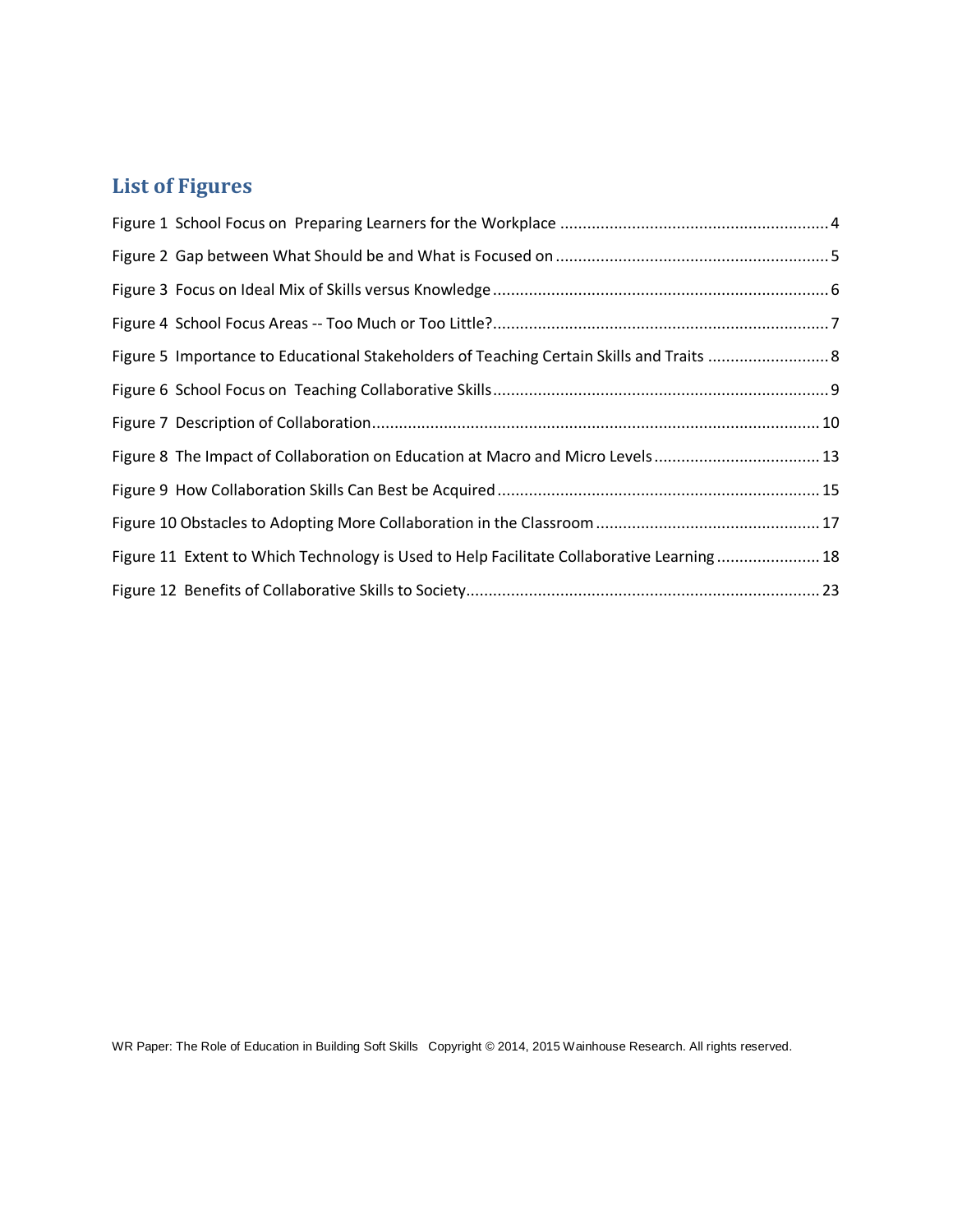## <span id="page-3-0"></span>**Executive Summary**

### <span id="page-3-1"></span>**Education Today**

The field of Education is under pressure as never before to prepare learners in new ways for productive participation in the workforce. Much attention has been paid by the media on the frequent introduction of new standards and curricula, and controversies surrounding the focus on mandated testing, but a less publicized, yet no less important shift among the business community has begun. The dual forces of globalization and technological change together are transforming the needs of employers, who in recent years have begun to make new calls for those entering the workforce to demonstrate soft skills – competencies that will make graduates more agile, better team members, and more adaptable.

SMART Technologies asked Wainhouse Research to investigate the state of education and, in particular, attitudes among educators, parents, and students towards the "Three R's" (reading, writing and arithmetic) and the "Four C's" (collaboration, communication, creativity, and critical thinking). The "knowledge vs. skills" debate is a part of the discussion, as are concerns regarding how educators can best go about empowering, motivating, and engaging learners. Among the key questions of the day are the following:

- How well are educational institutions addressing learner, workforce, and societal needs?
- What do stakeholders believe are the elements of effective teaching and learning?
- Where do stakeholders believe schools should be placing more emphasis? On skills or on knowledge acquisition? On soft skills or hard skills?

### **Synopsis**

- $\Rightarrow$  Research findings indicate that stakeholders believe schools should be doing better in preparing learners for the workforce.
- $\Rightarrow$  Many respondents believe that too much emphasis is placed on teaching to mandated tests and too little is placed on having learners collaborate with others.
- $\Rightarrow$  The research shows that problem-solving and collaborative skills are the two top soft skills on which schools should be focusing. In fact educators, parents, and students find that the benefits of a focus on collaboration are many, from encouraging active participation among learners to encouraging learners to take ownership of their education.
- $\Rightarrow$  Yet stakeholders believe schools are not focusing sufficiently on fostering collaborative skills. To do a better job of fostering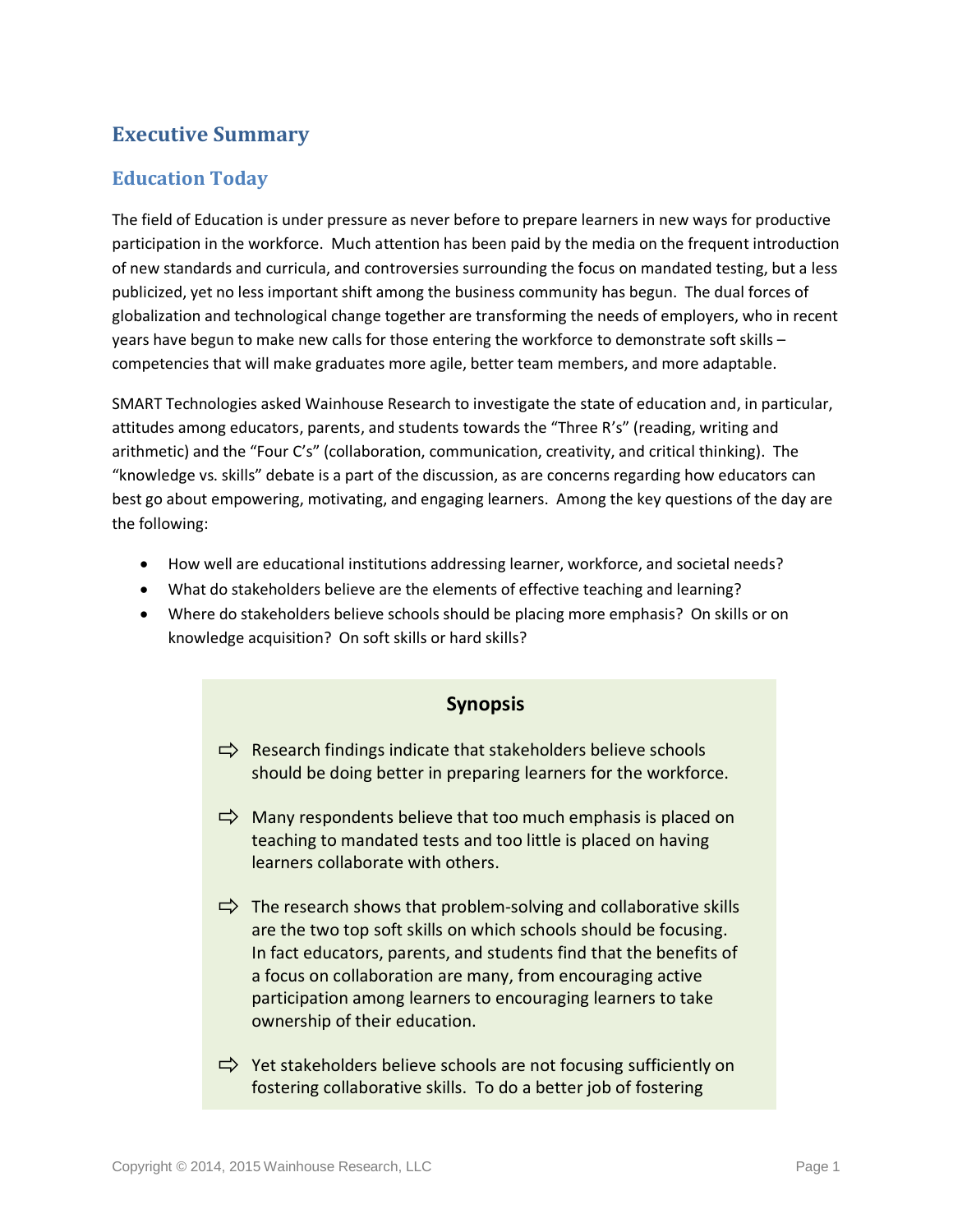collaborative skills, many believe schools should improve Professional Development (PD), offer new methods of assessment, provide greater leadership, and adopt new approaches to teaching.

 $\Rightarrow$  Employers are calling for collaborative skills, but find that graduates are not bringing those skills into the workplace – even as these skills are perceived as essential, both for a successful society and for the learners' own personal development.

### <span id="page-4-0"></span>**Methodology**

In April-May 2014 Wainhouse Research interviewed 22 educational practitioners and thought leaders located in North America and Europe, as identified in Appendix I. We used those interviews as a basis for drawing a "qualitative" report card of education today, and to contribute to the design of a survey instrument that was fielded in May-June 2014 to 1,030 teachers, administrators, parents, and students in the UK (537) and North America (493). This paper blends the findings of both interviews and survey into one big picture of stakeholder attitudes towards education today and its role in fostering soft skills like collaboration and cooperation.

### <span id="page-4-1"></span>**Key Findings**

Agreement exists broadly that the role of education is to teach learners how to learn, foster enjoyment of learning, and prepare learners to enter the workforce. Beliefs about how well schools are doing and how best to accomplish those tasks vary. To summarize key findings:

### **Research findings indicate that stakeholders believe schools should be doing better in preparing learners for the workforce – significantly better.**

Almost two out of five (39%) stakeholders believe that their schools should be doing better in preparing learners for the workforce. Many believe that schools are doing a decent job focusing on the 3 R's: reading, writing, and mathematics, but are *not* doing as good a job focusing on other aspects of education essential to preparing learners for entering the workforce.

### **Many thought leaders and respondents believe that too much emphasis is placed on teaching to mandated tests and too little on having learners collaborate with others.**

For almost three out of five (58%) of those surveyed, and many we interviewed, this is a result of too much emphasis placed on teaching to mandated tests, while some also believe schools are too focused on individual achievement or having students working alone too much. *Far* too little emphasis is placed on having learners collaborate with other learners outside of the classroom (60% believe this), group achievement (46%), and working in teams (40%).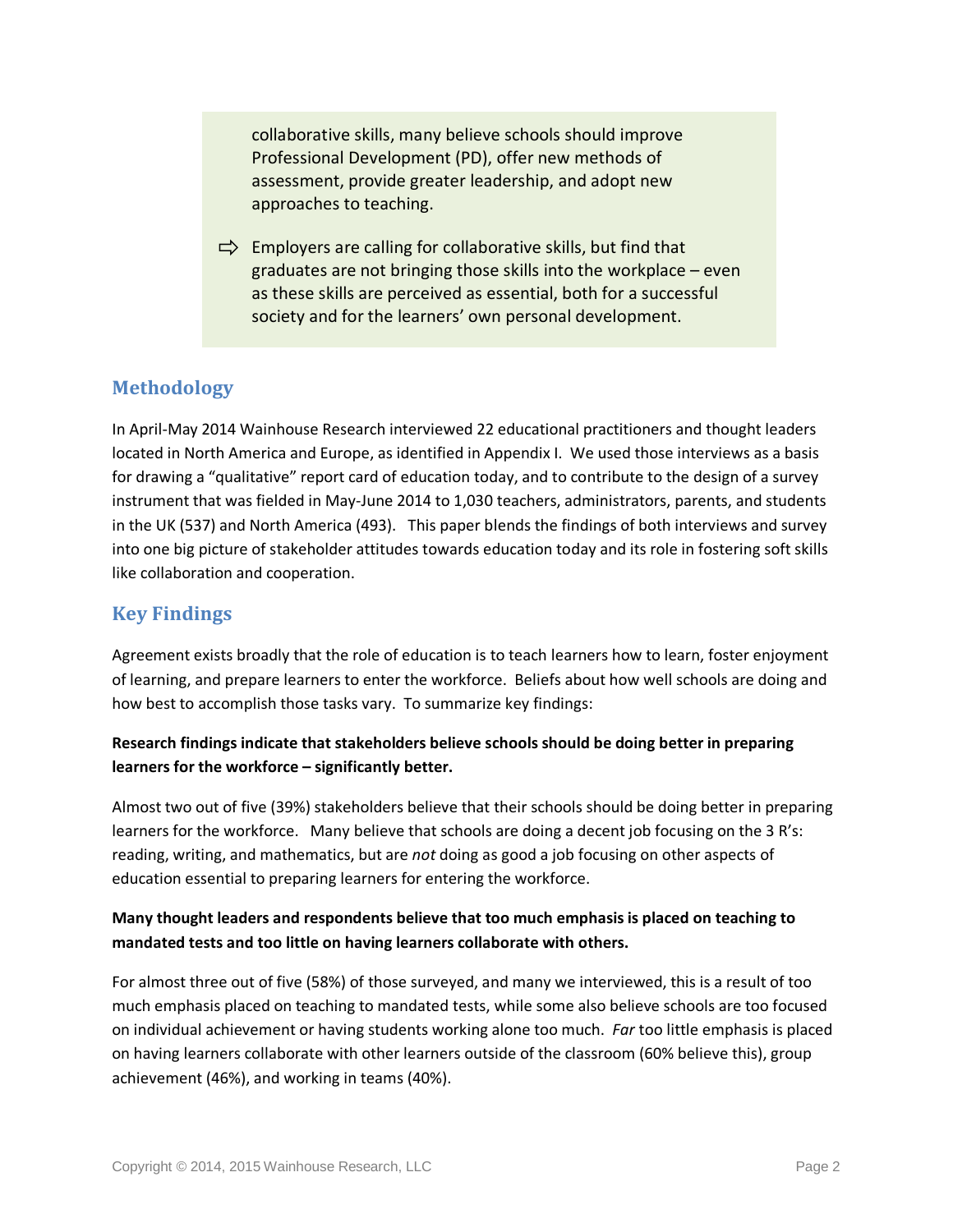### **Research shows that problem-solving and collaborative skills are the two top soft skills on which schools should be focusing.**

That ability to collaborate is perceived as an essential component of education – 95% of those surveyed say that the ability to collaborate is important, just behind those who believe problem solving is essential (96%). These two skills lead the pack of soft skills and are perceived as extremely important to preparing learners for work life.

### **Educators, parents, and students believe that the benefits of a focus on collaboration are many, from encouraging active participation among learners to encouraging learners to take ownership of their education.**

Nine out of ten survey respondents (92%) believe that collaboration promotes active participation among learners, and a similar number believe that teaching collaborative skills encourages learners to take ownership of their education (88%).

### **Yet many believe that schools are not focusing sufficiently on fostering collaborative skills.**

Stakeholders are loud and clear: *where 72% believe that schools should have a high focus on collaboration, only 32% believe schools do focus sufficiently on collaboration.* That means that 40% (72% less 32%) believe that schools are not doing enough to focus on teaching collaborative skills. A total of 91% believe that educators need to *formally learn how to foster collaboration skills* among their students, and 87% believe that learning how to collaborate should formally be included in education curricula.

### **The research suggests that to better foster collaborative skills, educators should offer an experiential, constructivist education: improved PD, new methods of assessment, greater leadership, and changing approaches to teaching.**

Offering learners an experiential approach to learning how to collaborate is the most preferred approach to teaching collaborative skills (62%), followed by modeling the behavior (20%) and teaching the behavior (10%). This means that educators need to begin to create new approaches to provide experiences that promote collaborative skills, and new criteria for measuring those skills. Getting beyond "teaching to the test" and other traditional approaches to teaching are important elements of fostering change, which many say will only come about through funding PD, new methods of assessment, greater leadership, and changing pedagogical and physical approaches to teaching.

### **Many believe that employers are calling for collaborative skills, but find that graduates are not bringing those skills into the workplace. These skills are perceived as essential, both for societal success and for learners' own personal development.**

Collaborative skills are perceived as essential to workforce development at a both macro (societal) and micro (learner level). A total of 94% agree that collaborative skills are critical to the making of a mature society, and 92% see it as critical for economic growth. At the learner level, similar numbers (90%) believe that collaborative skills are critical for successful learning and almost as many believe that they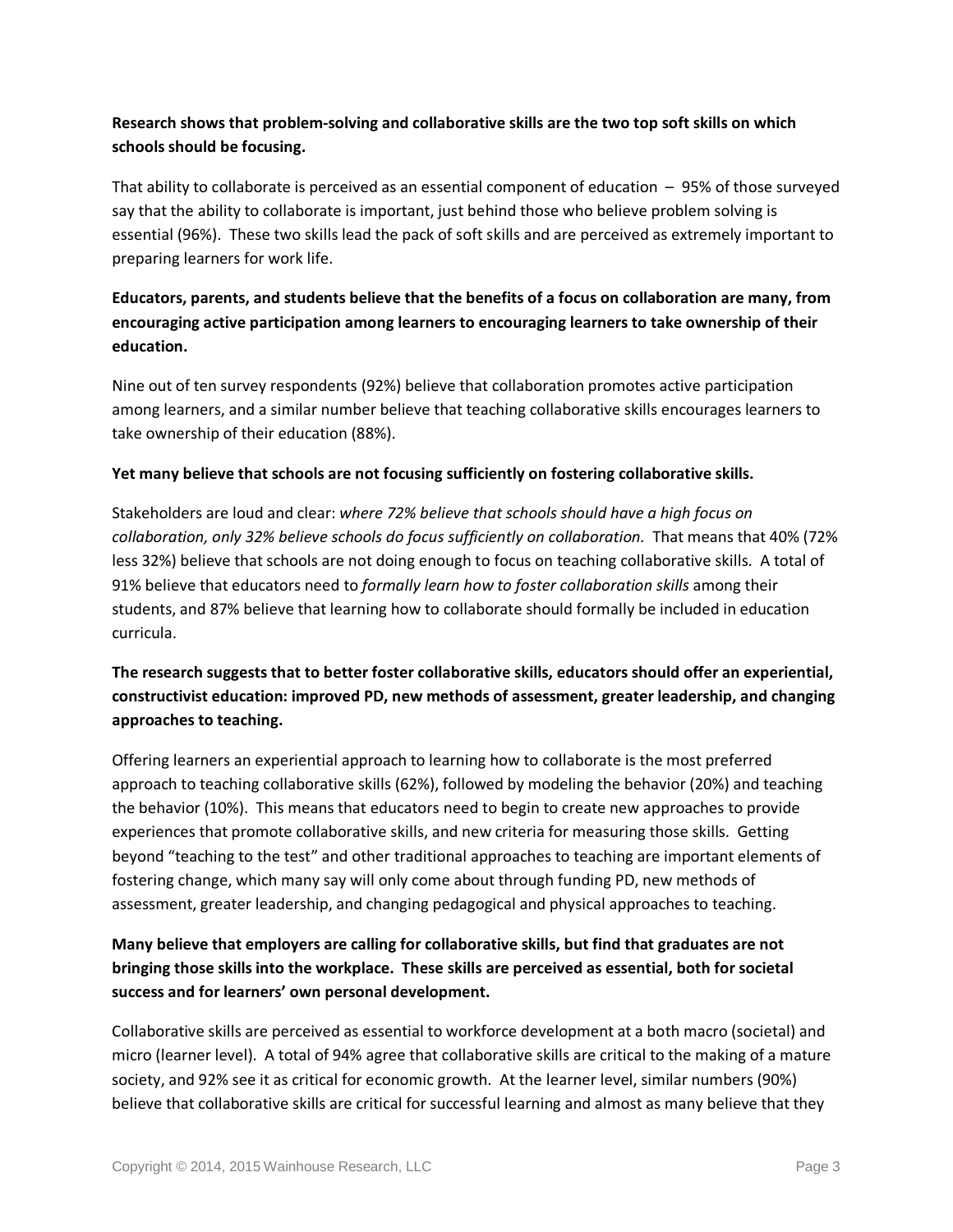are critical for a person to be successful (89%). Some say that failure to adapt to  $21^{st}$  century global economies and changing workplace needs could have dire consequences, but most agree that the benefits to society and to the individual learner are essential. Collaboration is one soft skill that is here to stay – employers are asking for it, so the next big step will come over time via fomenting change.

# <span id="page-6-0"></span>**Where and How Schools Should Be Placing Emphasis**

### <span id="page-6-1"></span>**Preparing Learners for the Workplace**

About two out of five (39%) of all survey respondents believe schools are doing a relatively poor job (i.e., could be doing better) in preparing learners for the workplace. A total of 94% believe schools should have at least some focus on preparing learners for the workplace, while 53% say schools actually do have some focus on preparing learners for workplace. Another way to view this: 41% say their schools should be doing better in focusing on preparing learners for the workplace. Some of this is because of the focus on content and knowledge that appears to come at the expense of focusing on skills. And there are implications for learners and the workplace at large.

> We are torn between getting the standards on assessed pieces of work, which is a content-driven process, and preparing people for a world of work that is *not* content driven. It's a more skills-driven world.

> > – Hannah Jones, Founder & Director, Connected Learning, United Kingdom



<span id="page-6-3"></span>**Figure 1 School Focus on Preparing Learners for the Workplace**

### <span id="page-6-2"></span>**Placing the Focus on Specific Skills and Outcomes**

Schools are doing a decent job focusing on the 3 R's: reading, writing, and mathematics, but are *not*  doing as good a job focusing on other aspects of education, such as soft skills like collaboration and creativity. While the 3R's are top-rated in importance, many of the remaining skills or areas of focus are close behind in importance. Having said that, survey respondents believe that a significant gap exists between how schools focus on the 3R's and other aspects of education, specifically collaboration, creativity, and making learning fun. The specific areas of focus include the following: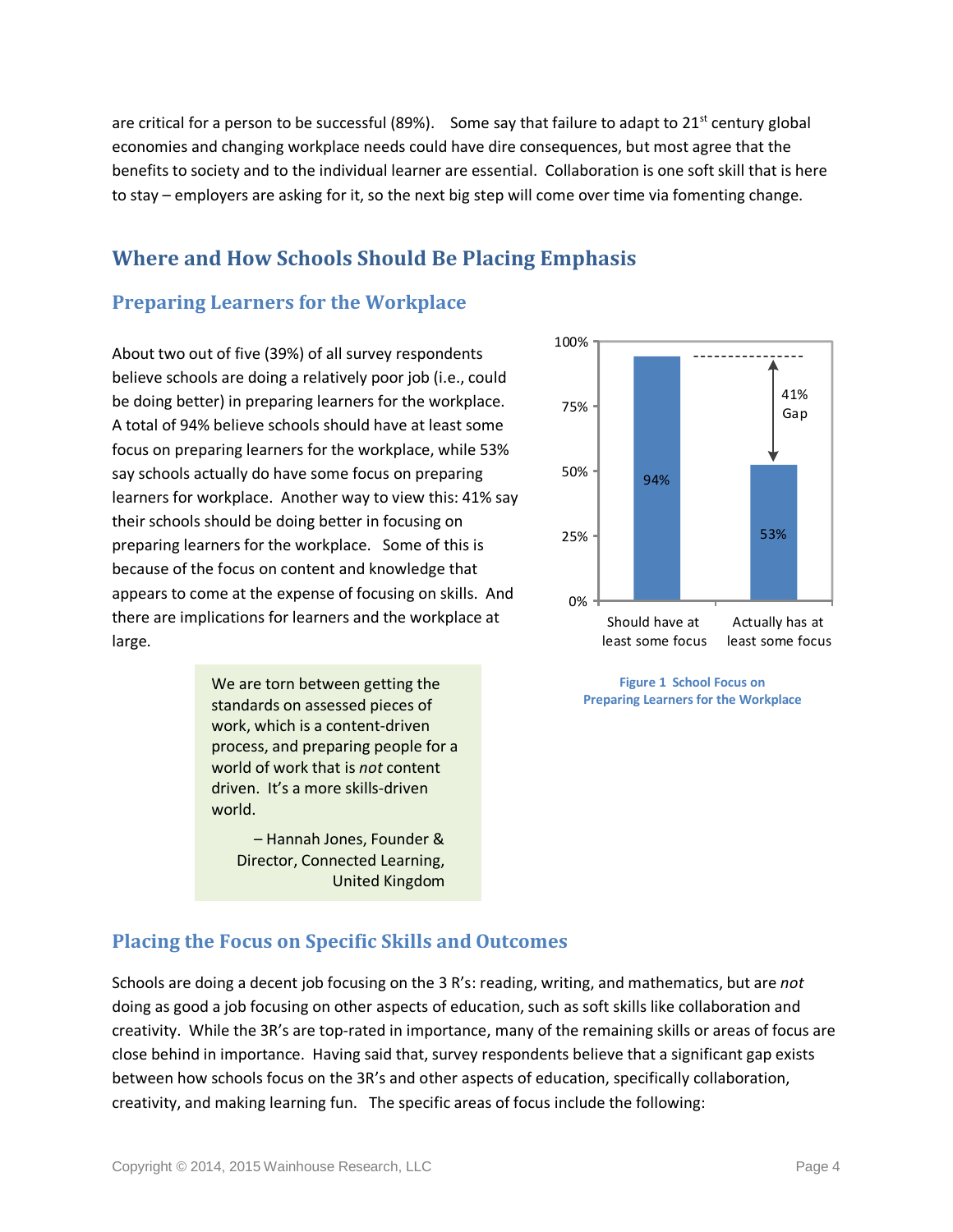- Critical thinking
- Reading, Writing, Mathematics
- **Collaboration**
- **Creativity**
- **Communication**
- Preparing students for the workplace
- Making learning fun
- Teaching and fostering lifelong learning skills

In an ideal universe, the areas on which respondents feel schools should and do focus should meet on the diagonal line in **[Figure 2](#page-7-1)**. Unfortunately, while the 3 R's tracks closest to this ideal, all of the other areas suffer from a focus gap and receive insufficient attention. Thus respondents believe schools are focusing far too little on areas like creativity, collaboration, and preparing students for the workplace.



**Figure 2 Gap between What Should be and What is Focused on**

### <span id="page-7-1"></span><span id="page-7-0"></span>**Skills versus Knowledge**

Should education focus on building skills (creativity, communication, collaboration, and critical thinking) or on ensuring acquisition of knowledge (i.e., information, facts, and data)? This age-old debating point remains divisive among some. As shown in **[Figure 3](#page-8-1)**, not quite half (46%) of those surveyed believe that education should be an equal mix of skills and knowledge acquisition. Of the remaining group, far more (42%) believe building skills are more important than those who believe building knowledge is more important (12%). Many of the thought leaders we interviewed emphasize that educators promise to pay attention to developing skills, but do this insufficiently because the easiest thing to measure is knowledge, not skills.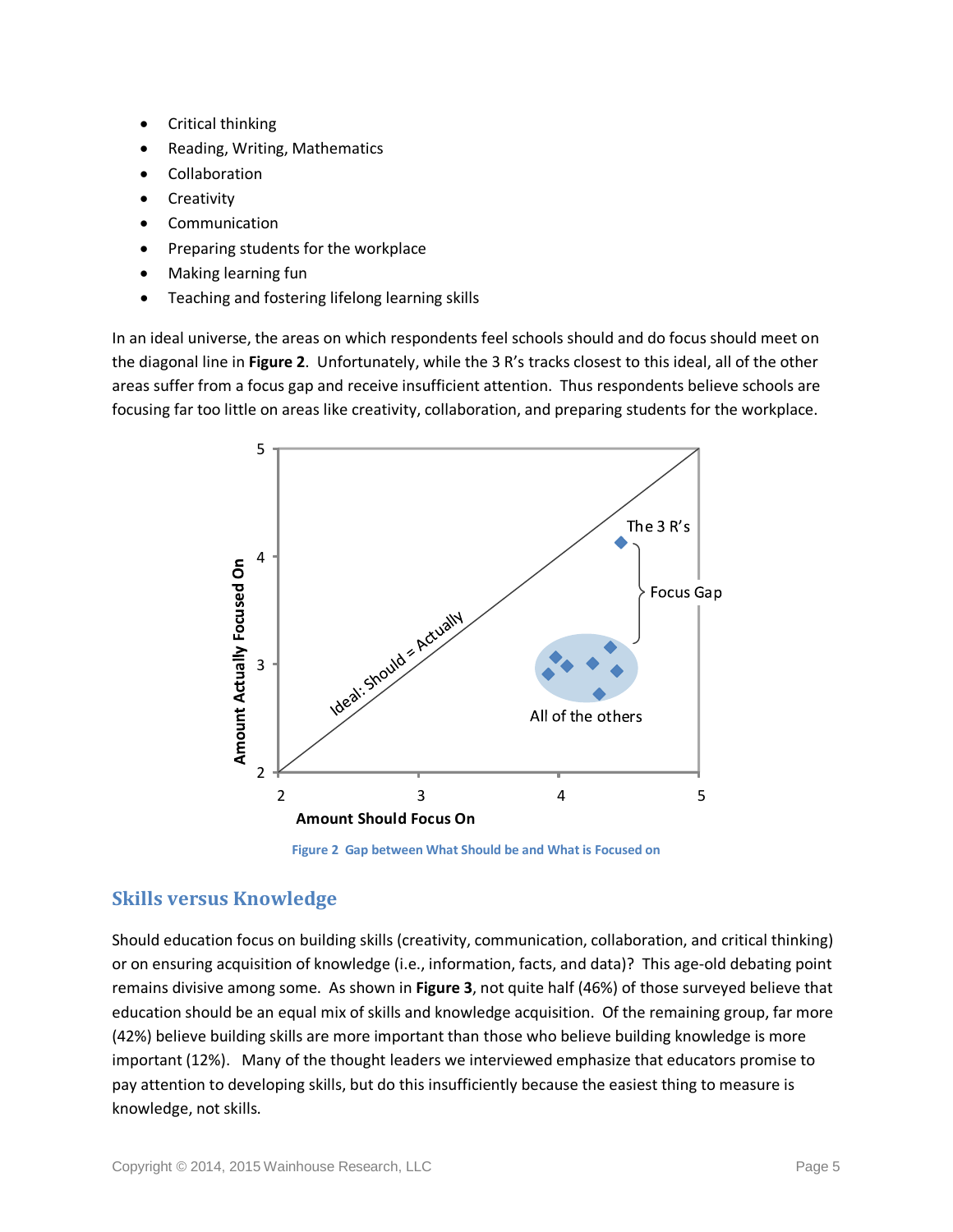

**Figure 3 Focus on Ideal Mix of Skills versus Knowledge**

<span id="page-8-1"></span>We need to equip students with skills, knowledge, and empathy that will make them constructive leaders in a volatile future. We thought educators could guess what would be important in 20 years. This was the industrial age model – to assume that we know what kids need to know. Now I expect to see education give kids 21st century skills, global competencies, and inter-cultural competencies that make them good at collaborating with other stakeholders who have different needs. It is controversial in educational circles to not stress content. Teachers always talk about values and behaviors and skills, yet they usually teach to the knowledge component.

> – Jennifer D. Klein, Global Educational Consultant & CEO, PRINCIPLED Learning Strategies, Inc.

### <span id="page-8-0"></span>**Where Schools Focus Too Much or Too Little**

Stakeholders believe that schools focus too much on "teaching to the test," solitary (alone) work, and individual achievement, whereas teamwork, group achievement, and collaboration with others outside of the classroom all receive too little focus. The concern about teaching to mandated tests as a means of measuring knowledge knows no geographical boundaries, as those we interviewed across Europe and in North America echo the same concern.As shown in **[Figure 4](#page-9-0)** *,* almost three out of five – a total of 58% of those surveyed – believe that too much emphasis is placed on teaching to pass mandated standardized tests. (We do note some geographical differences among the survey population: in the UK 50% of stakeholders believe too much emphasis is placed on mandated tests, while 67% of North American stakeholders believe this is the case.)

It is also clear that many (32%) feel schools are focusing too much on individual achievement and have students working alone too much (28% believe this). But many also feel that schools are focusing too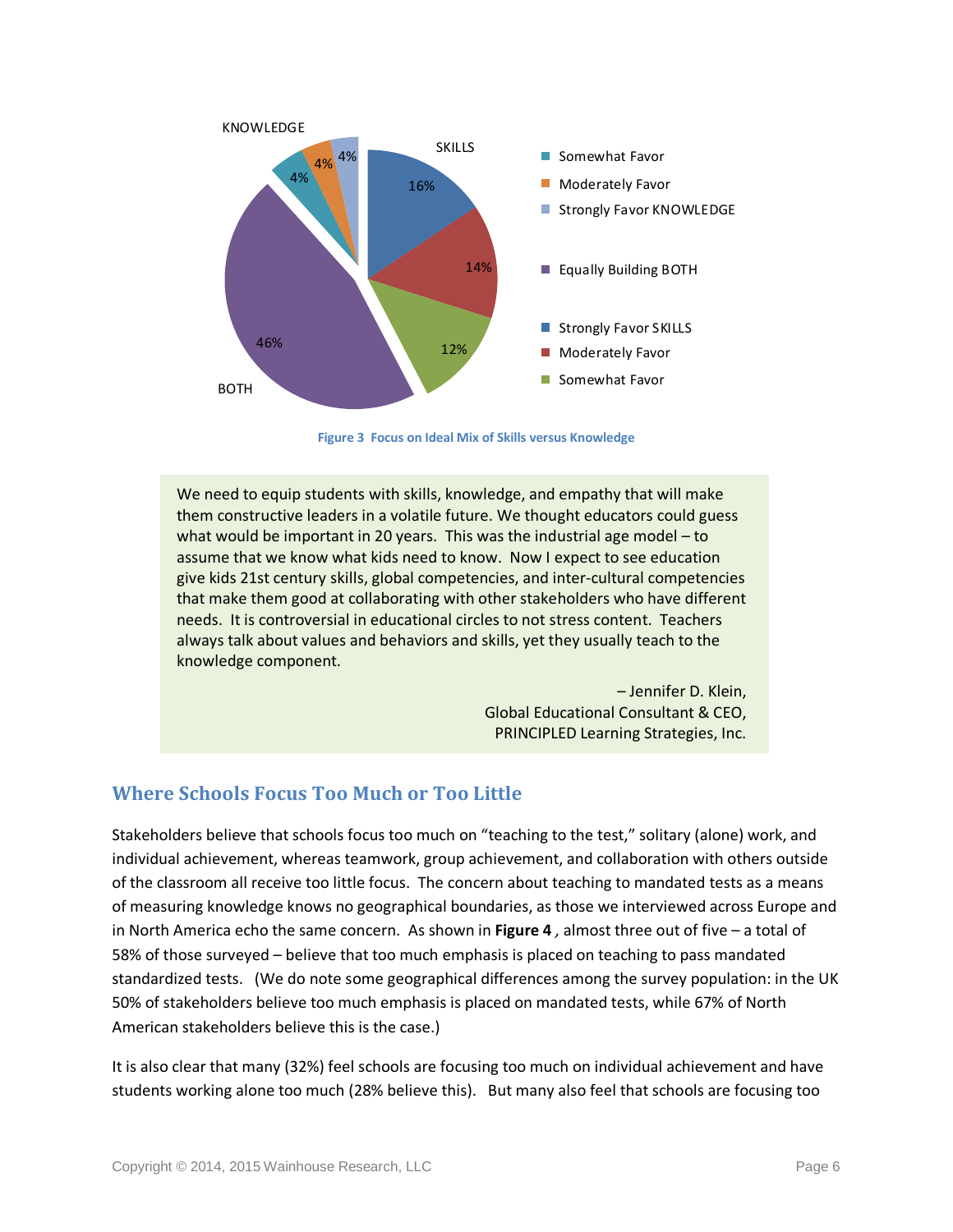little on the approaches to teaching and learning that are reciprocal to where too much emphasis is placed: 60% say too little collaboration takes place with other learners outside the classroom, 46% say too little focus is placed on group achievement, and 40% say too little emphasis is placed on working in teams.



**Figure 4 School Focus Areas -- Too Much or Too Little?**

<span id="page-9-0"></span>Because educational practices exist in a continuum, many schools may be at different points along that continuum in adopting new methods of teaching and learning. The thought leaders interviewed for this report are already thinking in new ways about changing methods of assessments, teaching new skills, and fostering new methods of learning.

The way we measure and assess achievement has to change because we are changing how we teach, but we are assessing the same way as 20 years ago.

> – Gonzalo Garcia, ICT Coordinator and Teacher, SEK-Atlantico International School, Spain

The only time you work alone is in education, and when you leave education you work with other people. (Certain) skills are overlooked, especially in British education. Politicians are saying we need to create children with resilience and problem solving skills. But it's a whole theory and a process that must be taught.

– Gareth Hancox,Digital Learning Leader and Teacher, Pheasey Park Farm Primary School, United Kingdom

Education should be less about teaching content and more about coaching learning partnerships.

– Lord Jim Knight, Director, STEP-A International and Former Schools Minister, United Kingdom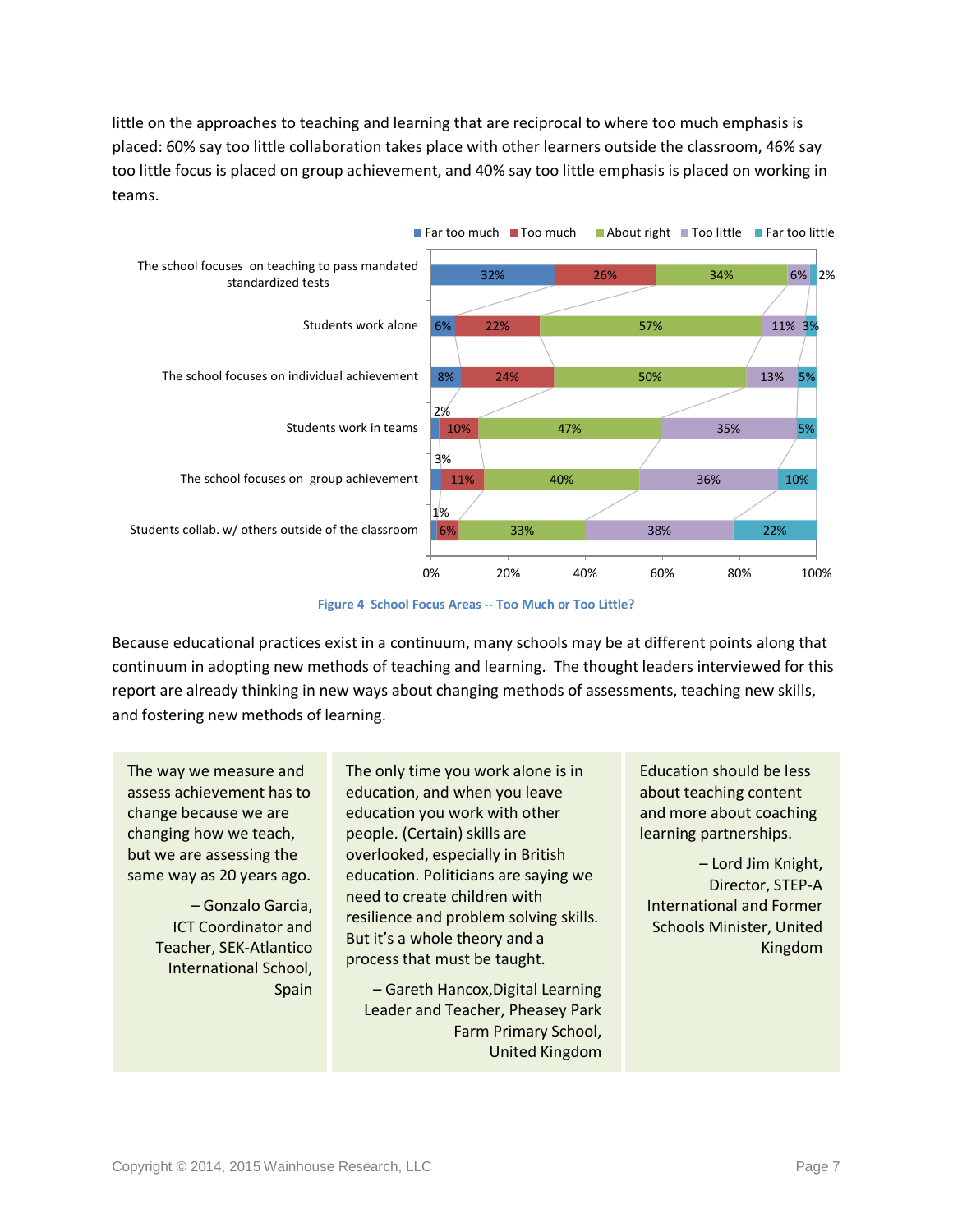### <span id="page-10-0"></span>**Importance of Skills and Traits**

Survey respondents believe that a number of skills are extremely important as areas of focus for schools. The rank order is as follows:

- 1. Problem solving
- 2. Ability to collaborate
- 3. Persistence
- 4. Creativity
- 5. Academic knowledge
- 6. Leadership skills

No one would debate the importance of *any* of these skills and traits, but **[Figure 5](#page-10-1)** shows the extent to which the degree of emphasis varies. In fact, the ability to collaborate is important to 95% of those surveyed, just behind problem solving (96%). These two skills lead the pack and are very important to preparing learners for work life, though we note that persistence also is important to 90% of respondents.



<span id="page-10-1"></span>**Figure 5 Importance to Educational Stakeholders of Teaching Certain Skills and Traits**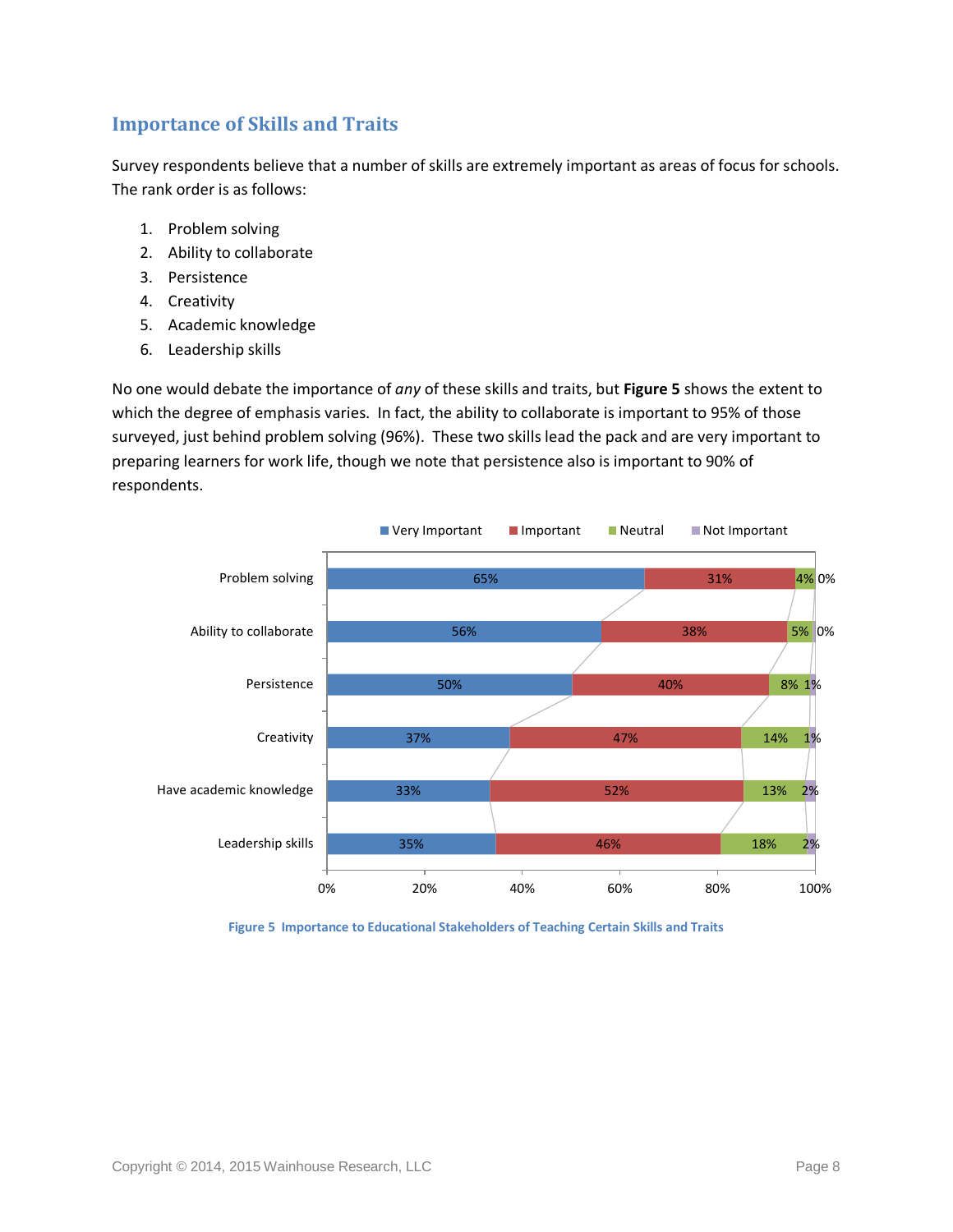But we know something is missing from what is being achieved. As an example, almost two out of five (38%) believe something is wrong with how schools focus on teaching collaborative skills. Narrowing down the focus to the areas with some of the greatest differentiation between where we should focus and how much schools do focus, we note that 72% say schools should provide a high or very high focus on collaboration, but only 32% say schools are actually providing sufficient focus on collaboration.

## <span id="page-11-0"></span>**Collaboration Defined**

Companies are asking for graduates who can work in teams and collaborate well. Yet as a skill, *collaboration* is sometimes confused with *cooperation,* and many of those

we interviewed get much nuanced in differentiating the two. Those surveyed understand that they are *not* the same – a strong four out of five (81%) understand this fact. But confusion arises surrounding the impact of collaborative skills vs. cooperative skills.

Traditionally, educators have placed more emphasis on cooperation, but a distinction is starting to be realized between the two. Collaboration is coming to be perceived as "more than" cooperation. It requires a more complex range of interactions, with individual skills linked to learner skill sets. It also calls for a "messier," less easy-to-measure process that pushes learners and educators out of their normal comfort zones and allows for further skills development based on the collaboration.

In an unaided, "tell us your top of mind definition of collaboration" question, almost nine out of ten (89%) of the 967 respondents who offered a response indicate that collaboration requires "working together on a common goal." More than one in three (35%) indicate that it calls for "achieving a result." And another 30% believe that it calls for "teaming and incorporating individual strengths and skills." As a point of differentiation, 64% of the 974 who answered this question believe that cooperation consists of working in harmony and 30% believe that cooperation consists simply of "blending in," or "getting along." There is less agreement concerning cooperation than there is regarding collaboration.

Twice as many stakeholders believe that collaboration leads to a result than those who believe that cooperation leads to a result.





<span id="page-11-1"></span>**Figure 6 School Focus on Teaching Collaborative Skills**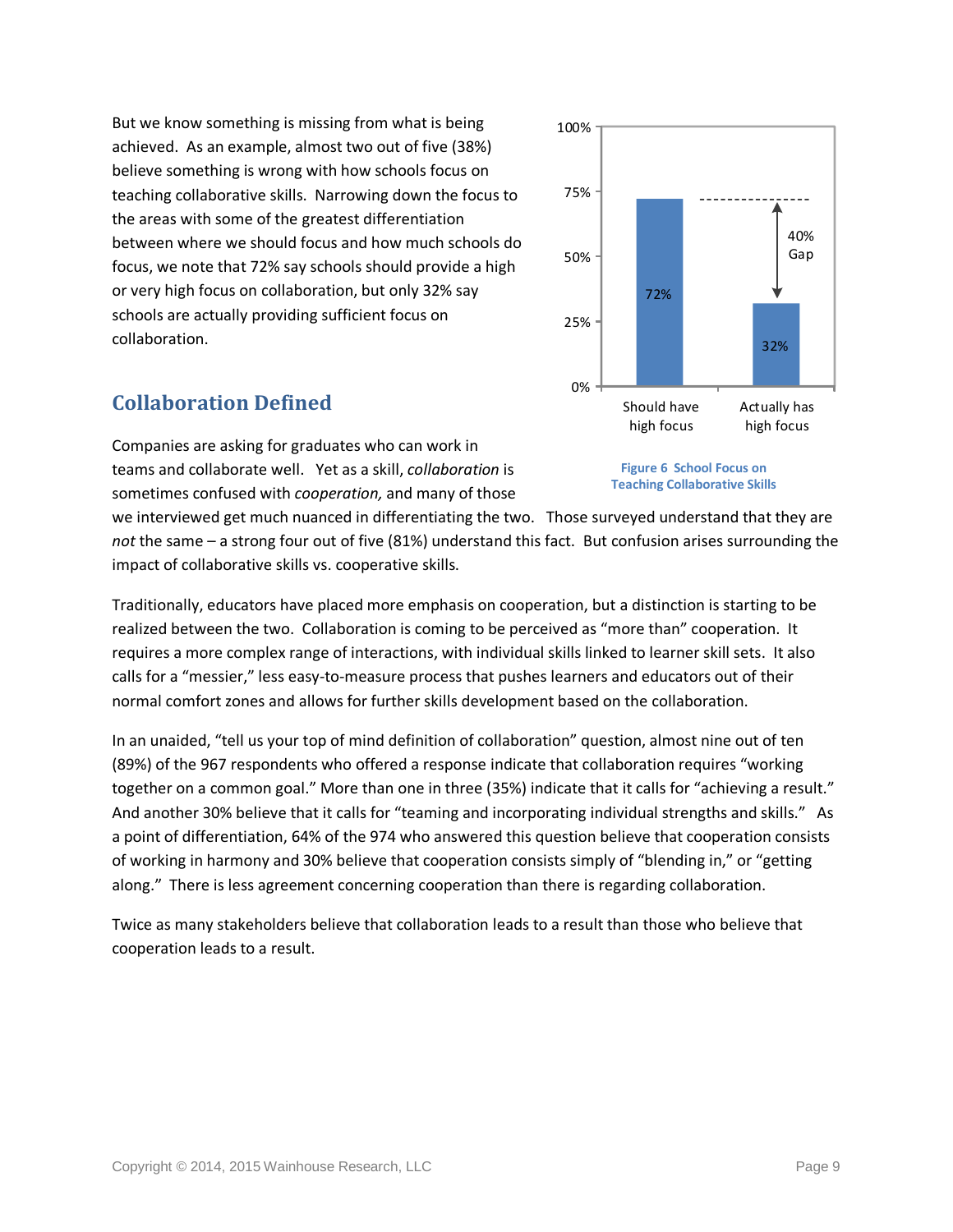

#### **Figure 7 Description of Collaboration**

<span id="page-12-0"></span>Yet results are not the only distinction between the two methods of engagement. In many ways collaboration – in the minds of those interviewed for this paper – overlaps with, but is distinct from, cooperation. [Table 1](#page-13-0) illustrates those distinctions: collaboration is nothing less than disorderly and rambunctious in the minds of teachers, thought leaders, and administrators alike. Some speak to the need for greater interactivity and engagement, including the ability to disagree and debate. And many believe that the very act of fostering collaborative skills among teams of learners involves encouraging those learners to bring their skill sets, be open to learning new skill sets, and most of all, *work it out themselves.* This is especially true for those teaching in secondary education.

| Collaboration                                                                   | Cooperation                                                                                       |
|---------------------------------------------------------------------------------|---------------------------------------------------------------------------------------------------|
| Messy, but allows for development<br>of collaborative skills                    | Is more light-weight and clear-cut                                                                |
| Includes politeness, but also ability to<br>disagree, debate, come to consensus | <b>Politeness</b>                                                                                 |
| Individual tasks are linked to skill sets<br>that contribute to collaboration   | Is built more for independent work<br>that may still involve some<br>collaboration at process end |
| Calls for greater interactivity and<br>learning and support for one another     | While interaction is involved, less<br>structure drives the interactions                          |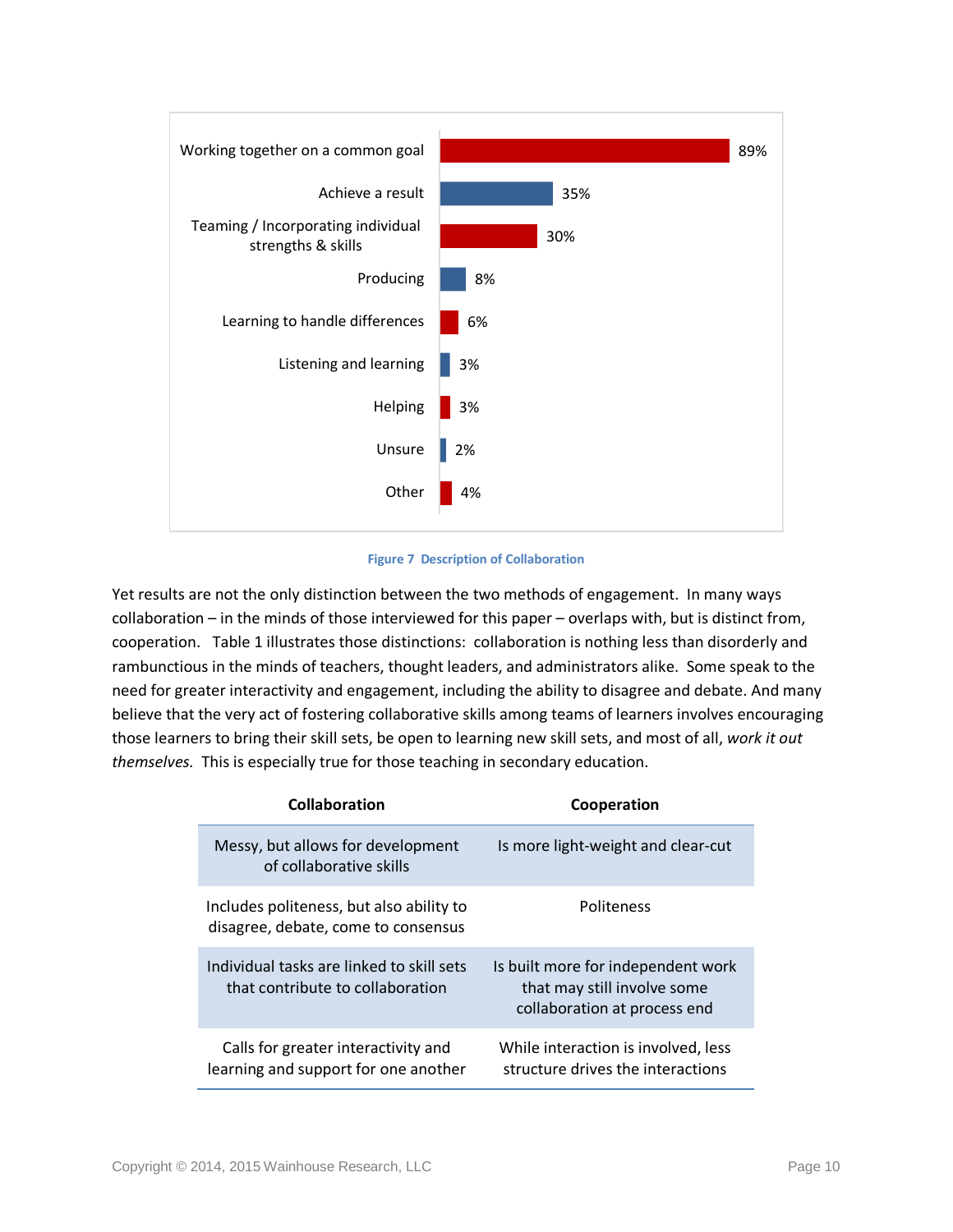| Collaboration                                                    | Cooperation                                                 |
|------------------------------------------------------------------|-------------------------------------------------------------|
| Calls for more leadership and<br>organization                    | Does not call for teaming                                   |
| Focuses on shared goals                                          | Minimizes shared goals but may<br>foster common interests   |
| Promotes socialization                                           | Promotes socialization - but it is<br>"collaboration light" |
| Collaborative learning is problem-<br>based and process-oriented | Cooperative learning involves<br>learning skills            |
| Deep change involved                                             | Less deep change involved                                   |

## **Table 1 Collaboration and Cooperation Comparison**

<span id="page-13-0"></span>Collaboration combines physical output and mental processes. I see collaboration as an effective method of working towards one goal, sharing responsibility, and also students learning from one another. But there are different types of collaboration. Students working in groups or pairs or sharing responsibility, moving on to a higher step of collaboration with interdependent roles.

– Simon Johnson, ICT Teacher and Microsoft PIL Lead Teacher, Highfields High School, United Kingdom Cooperating is superficial – an agreement that someone has issued and everyone is on the same page, where the outcome is usually defined and expected. Collaborating is much deeper, and is really "doing something" with people with different skills, where the outcome is likely different and one can expect change.

> – Ruth Litman Block, Innovative Practices Consulting, MNR EDtech Consulting, LLC, St. Louis, MO, U.S.A.

In the business world you get a series of experts, let's say working on a house, and the final product is the important thing. But they have their own areas of expertise. In the classroom, I am not sure the approach to the house is the important thing. I don't think lab reports (in my science class) are most important. I want my kids to collaborate on lab reports ... but in schools we adopted the business model: let the expert divide and conquer. It works ok in the business world as I'm an expert and don't have time to teach you my job. But my kids need to do all things. All need to work together on an introduction. Or argue about commas and graphs and work together to debate issues, and look at scientific observations. That's true collaboration.

– Ian Fogarty, High School Chemistry and Physics Teacher, Riverview High School, New Brunswick, Canada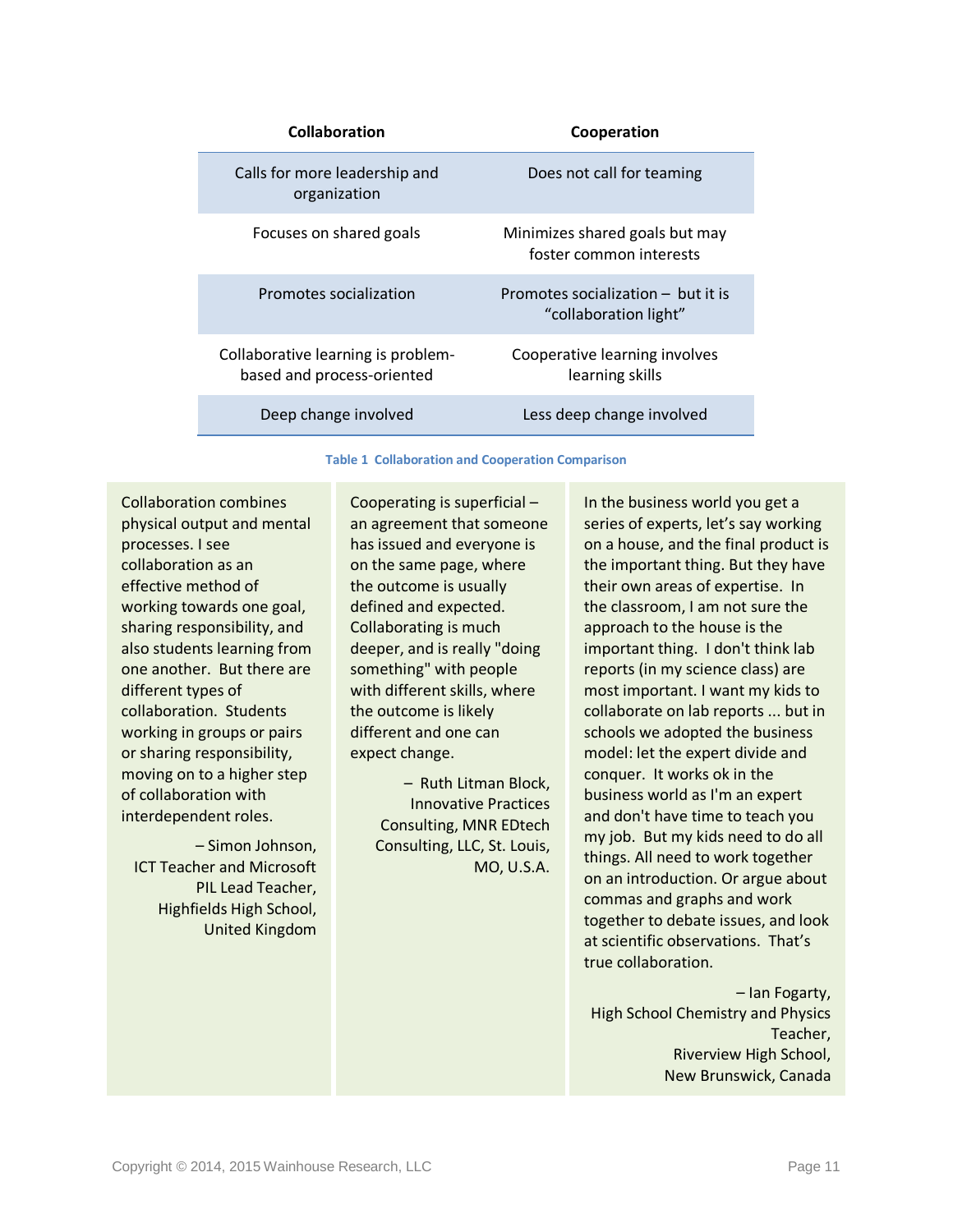# <span id="page-14-0"></span>**The Impact of Collaborative Skills**

### <span id="page-14-1"></span>**Benefits for Learners**

To thought leaders, collaborative skills are very different from cooperative skills and far more likely to improve an end result. In the minds of the educational community, the difference between collaboration and cooperation when it comes to "improving an end result" is minimal. Both appear important, and while collaboration is slightly higher in most cases, it is not enough to mean much. But this points to a disconnect that may exist between the educators and thought leaders we interviewed and what the mainstream educational community we surveyed believes.

Among those surveyed, four out of five agree that cooperation and collaboration are different, but they do not always understand the impact of the differences until they spend time thinking about them. But they also give collaboration an edge – a slight edge – over cooperation in terms of net end results.

Each of these benefits scores four stars or better out of five in terms of the impact of collaboration:

- Improving end result of a project
- Fostering shared responsibility
- Encouraging peers to challenge one another
- Fostering critical thinking
- Deepening understanding of specific topic
- Improving learning outcomes
- Broadening understanding of a variety of topics

In other words, collaborative skills can be an underpinning to final deliverables (end results) *and*  improving learning outcomes, which are measurable, along with those things harder to measure: deepening the soft skills related to shared responsibility, debate, critical thinking, and understanding of both specific and a variety of topics.

Collaboration skills are the #1 thing in my class. Everything we do is project-based learning; nothing is oriented to the individual. We work with people for rest of our lives, so need to learn this.

> – Todd Nesloney, Principal, Navasota Intermediate School, Co-Founder, The 3 Tech Ninjas , U.S.A.

If you watch two learners working on something together, you see that their learning is deeper. They are the ones making the discoveries and asking questions, and consequently teachers are not prescribing all of the information to the children, and instead letting the children have ownership of their learning.

– Gareth Hancox

Collaboration is important for achievement if it's not focused just on knowledge. But if learners are puzzle solving, that's where collaborative work kicks in. My students practice together & see different logic paths. My final exam is brand spanking new; can they solve puzzles never seen before? Collaboration makes their abilities to solve problems skyrocket.

– Ian Fogarty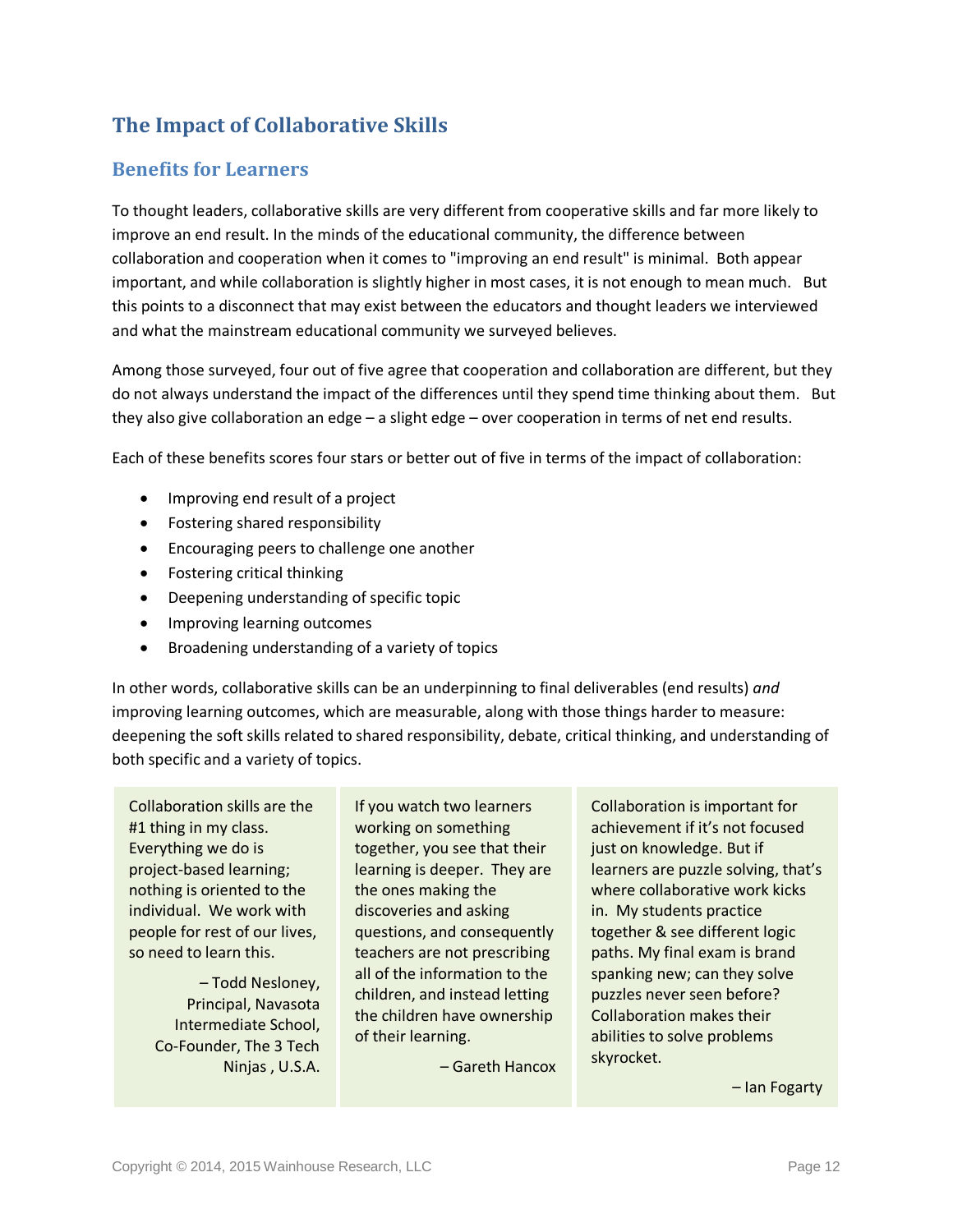## <span id="page-15-0"></span>**Participation in and Ownership of Education**

Collaborative skills can play a role in both how learners "own" their education, respectively, and how teachers might best promote learners taking more ownership of their learning. Not everyone believes that learners intuitively know how to collaborate – only four out of ten agree that it comes naturally, and we explore ideas about how students learn to collaborate in greater detail later in this paper. On the other hand, almost universal agreement exists that it can be modeled or taught, and that learners themselves are a key element of the process.

As a result, nine out of ten survey respondents (92%) believe that collaboration promotes active participation among learners **(Figure 8)**, and a similar number believe that teaching collaborative skills helps learners take ownership of their education (88%). Educators are essential to the process, even though some disagreement exists concerning how far the role of educator should go. This is because collaboration appears to be perceived of as a *mode of teaching* more than as a *subject to teach*. Consequently, 91% believe that educators need to *formally learn how to foster collaboration skills*  among their students, and 87% believe that learning how to collaborate should formally be included in education curricula. A similar 87% believe that collaboration is a *way of teaching.* But only 67% – still a large number – believe it is a *subject to teach.* 



<span id="page-15-1"></span>**Figure 8 The Impact of Collaboration on Education at Macro and Micro Levels**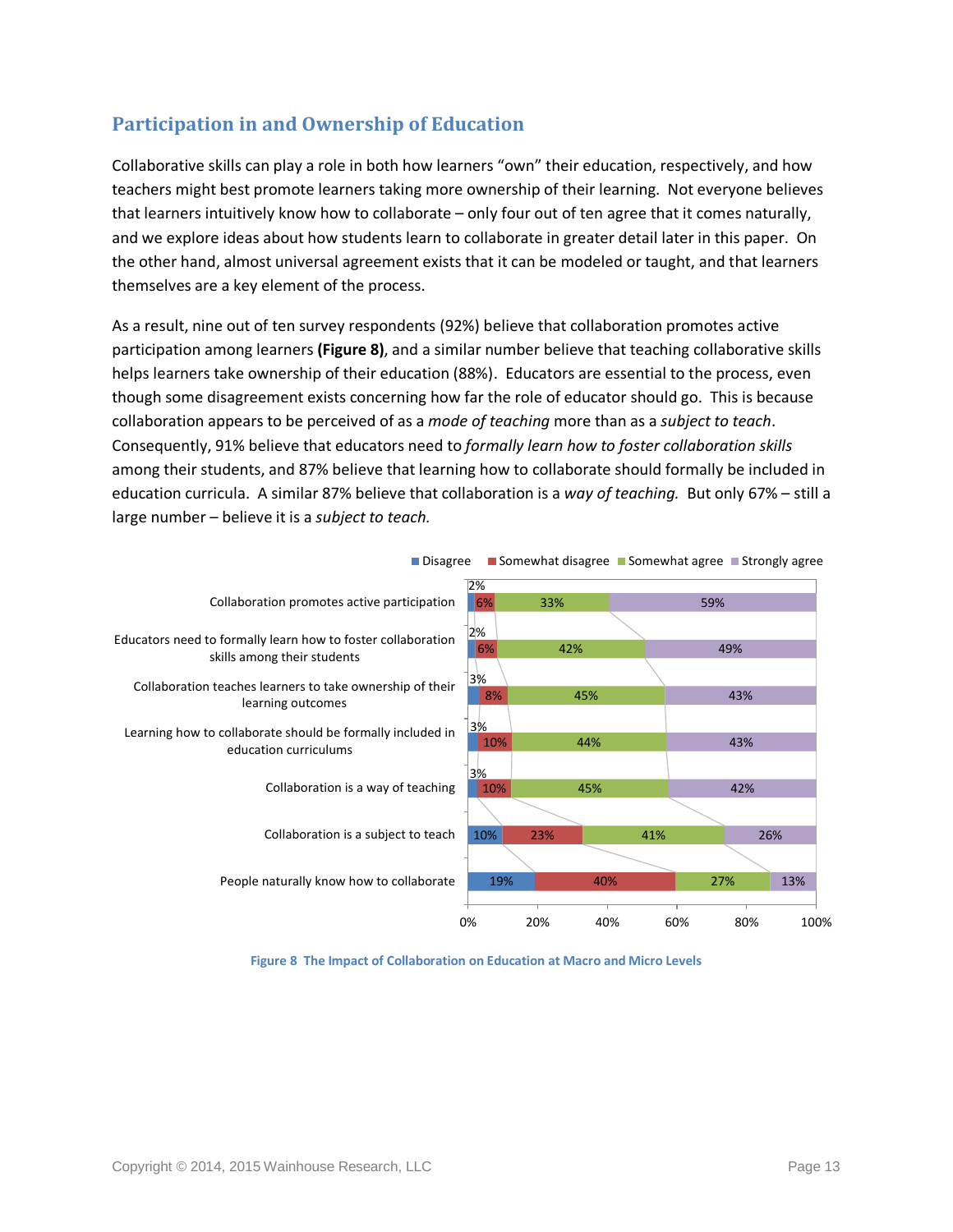Collaboration addresses enjoyment - a kid who collaborates is likely to be more involved and immersed in their learning, in more control.

> – Scott Merrick, v-Learning Support Specialist and Teacher, Metro Nashville Public School, TN, U.S.A.

Collaboration is more rewarding, which to me is more fun. Collaboration has more tenure and degrees of freedom – which brings on new ideas and expands personal relationships.

– Renee Niemi, Director, Android and Chrome GBU for Work and Education, Google, U.S.A. We are inherently social beings and most students appreciate opportunities to work with others and interact with peers when they work on projects that don't just involve solo performance. The vision of students as drones in front of screens and watching videos, there are some kids like that who do better in a less social environment for learning, but in general, students enjoy collaboration with one another.

– Dr. Wesley Fryer, Teacher, Yukon Public Schools and author, *Mapping Media to the Common Core*, Oklahoma, U.S.A.

Clearly the social element of collaboration plays to the strengths of the concept of the school as a place to assemble and learn collectively. But much was lost to  $20<sup>th</sup>$  century concepts of collecting learners together but then teaching as the "sage on the stage." Collaboration as a concept and in practice appears to be primed to help address some of the needs for richer individualized learning – while maintaining the enjoyment of collective interactions.

# <span id="page-16-0"></span>**Forming the Ability to Collaborate**

Educators, behavioral psychologists, and others have been debating for years about the source of the ability to collaborate and whether it is innate, gained through experience, modeled, or taught. Of those surveyed, three out of five (59%) disagree with the concept that people naturally know how to collaborate. But everyone agrees that it can be acquired – the big question is how.

Experts interviewed for this paper hold a mix of opinions: some specifically state that collaborative skills can be taught, a similar number believe it is learned via modeling, and a small group believes it is innate. Many who believe it can be taught or modeled stress, however, that the process is complex and often *combines* the disparate elements: that it is best acquired through a mix of modeling, teaching, and then creating a process for something even bigger than the parts. Thus *experience* becomes a key element of teaching learners how to collaborate.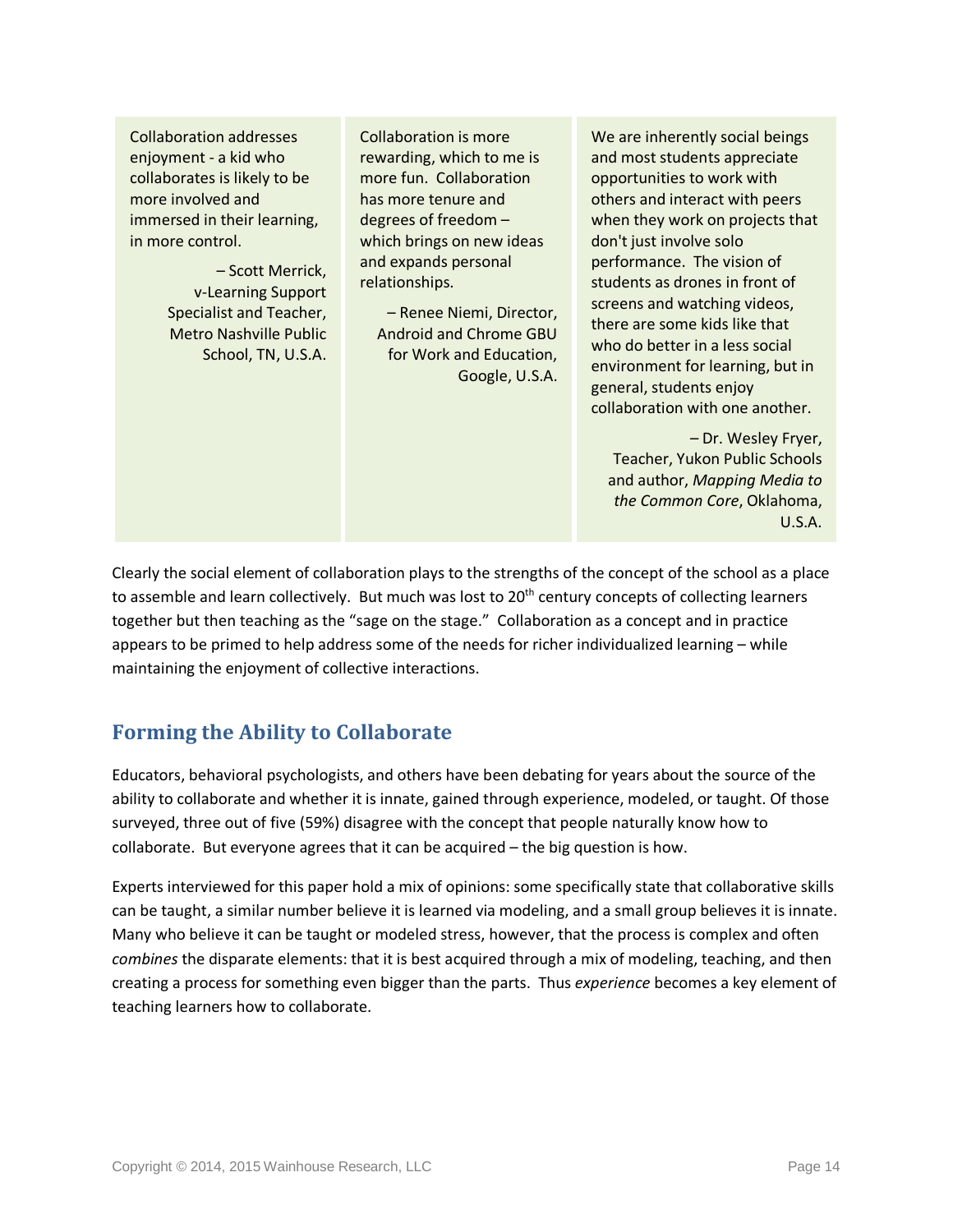When selecting the best ways collaborative skills can be acquired, 62% of survey respondents say that *the ability to collaborate is gained through experience* is their first choice **[\(Figure 9\)](#page-17-0)** and 24% rank it as their second choice (for a total of 86%). Of those who say it is *modeled (learned by example / observation),* 20% select it as their first choice and 45% select it as their second choice (for a total of 65%). A total of 31% believe that it can be taught formally as a first and second choice, and only 19% believe it is innate as a first and second choice.

Respondents clearly believe that collaborative skills are gained best through experience. Many also believe that such skills may not so



<span id="page-17-0"></span>**Figure 9 How Collaboration Skills Can Best be Acquired**

much be taught directly as acquired through the process of how we teach and how learners experience learning. This plays to the arguments of advocates of constructivist education, and suggests that there are methods that schools of education can introduce into their curricula, even as today's classroom educators can introduce those sorts of elements of experience via project-based or problem-based learning, study teams, and the like.

Learning to collaborate is a combination of being modeled and being taught through a process. It's not just about putting people in a group – they need to understand the dynamics, verbal / non-verbal communications, learn respect for opinions, and actively listen. This can be taught by modeling / coaching, and promoting listening, respect, and "group power."

– Lea Bentley Castillo, Manager, Texas Educational Telecom Network (TETN), Texas, U.S.A. Collaboration is a multidimensional skill set - a mix of soft skills and hard skills, including the ability to lead *and* participate. If you are leading there are answers to (questions like) how do you facilitate? How do you read body language, manage people who are dominant, etc.? The introverted can be uncomfortable. You have to deal with controversy, differing points of view, and navigate. It's a lot more work and is a complex mix of people skills.

– Renee Niemi

Personal individuality has a significant meaning within our present society. But like our ancestors, we still follow basic herd animal instincts. We need our community for feedback, encouragement, and also for advice, so we have to teach collaboration skills to enable our learners to grow to be able to be successful in life e.g., as partners, colleagues, or business people.

> – Mathias Elsner, Primary School Teacher, Germany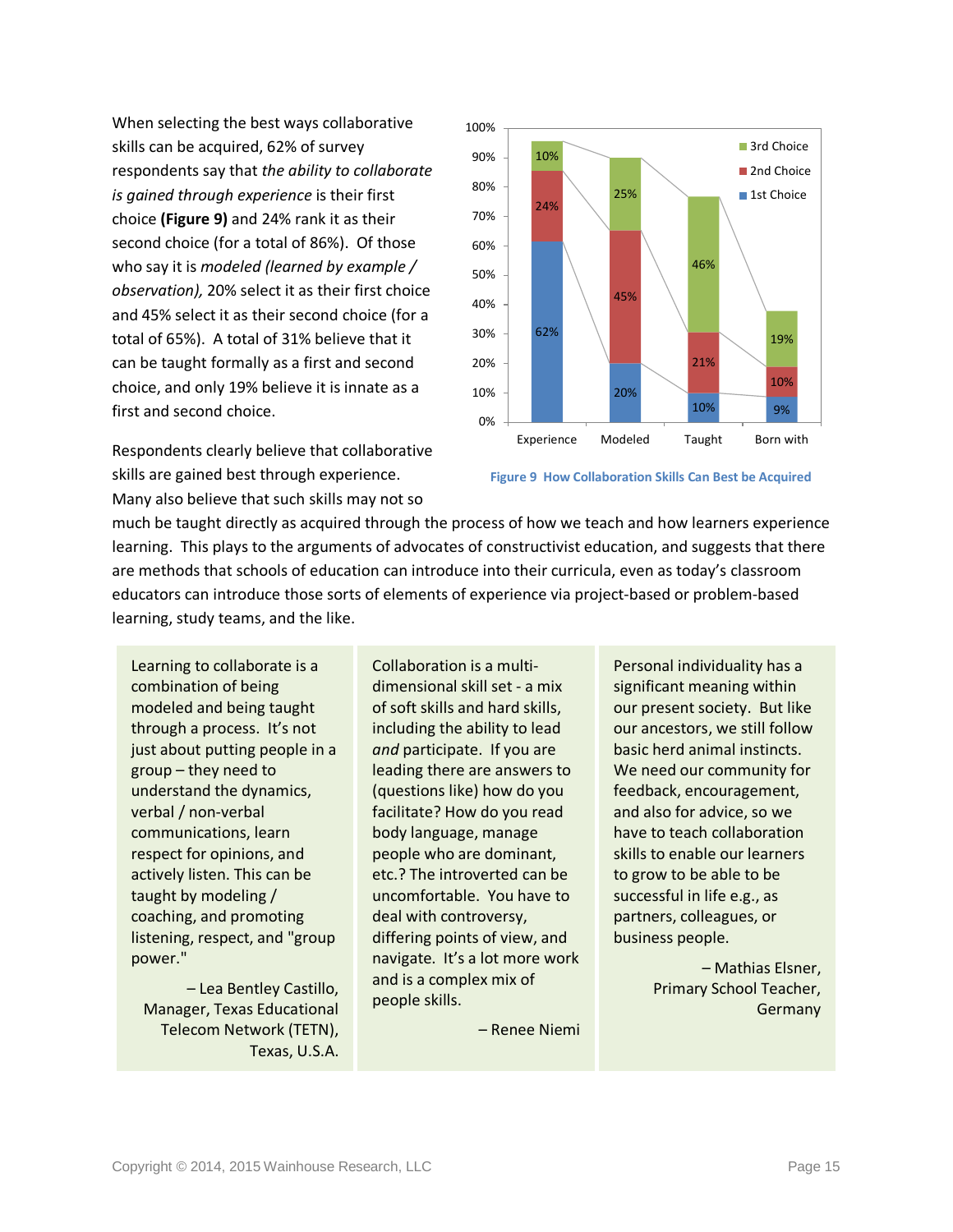As Doug Brown of STEP-A International puts it succinctly, "you must present a problem-based learning challenge. If they solve a problem, they work together. And the collaboration comes through that." Those interviewed offer a wide set of activities related to project management, problem-based learning, and the role of educator as facilitator. This role as facilitator implies a strong hand on one side of the equation – the instructor – but that strong hand also must leave room for experimentation, failure, and the benefits that can come from learning from failure.

We have to train our students to work collaboratively. Via structured tasks, it is possible to train our students. Teachers need ways of facilitating and then critically analyzing the collaborative behaviors that are developing. It's more about facilitation, not direct training of learners.

– Gonzalo Garcia

I've thought for a long time we should teach project management via project teams and distributed teams. There are different frameworks and tools. The more balls in the air, the more important it becomes that you get a systematic and trusted and reliable way of managing the project.

– Dr. Wesley Fryer

We have started to use the philosophy of letting students fail. It is hard for teachers to do that! But so far it is working. The idea is that we let students loose, then step back, and, the first time around, let students fail. This is an important lesson in life. Then we come back, ask what went wrong, get them to reflect on what went wrong, and learn from their mistakes. If the next time they fail again, ok, but if for the same reason, we need to intervene.

– Simon Johnson

That willingness to allow learners to learn from failure has an inherent benefit in that it provides for ongoing engagement between educator and learner (and learner teams). It also requires a different style of teaching on the part of educators – a willingness to focus on process as well as content.

# <span id="page-18-0"></span>**Overcoming the Challenges in Embedding Collaboration in the Classroom**

## <span id="page-18-1"></span>**Barriers and Challenges**

Are educators ready to tackle the challenge of adopting a focus on collaborative skills in the classroom? Three out of four (77%) surveyed believe it is worth taking the time to teach. But it will come as no surprise that the aforementioned "teaching to the test*"* is the single biggest barrier to teaching collaborative skills: three out of four (76%) believe teaching to the test is somewhat or very much a barrier. Rigid class schedules, reluctance to loosen classroom control, inability to measure effectiveness, and lack of time for PD all fall more or less in the same framework: 63% to 68% of those surveyed believe these are somewhat or very much barriers. Lack of leadership at the school level appears to be less of a barrier, yet more than half (57%) believe leadership is somewhat or very much an issue.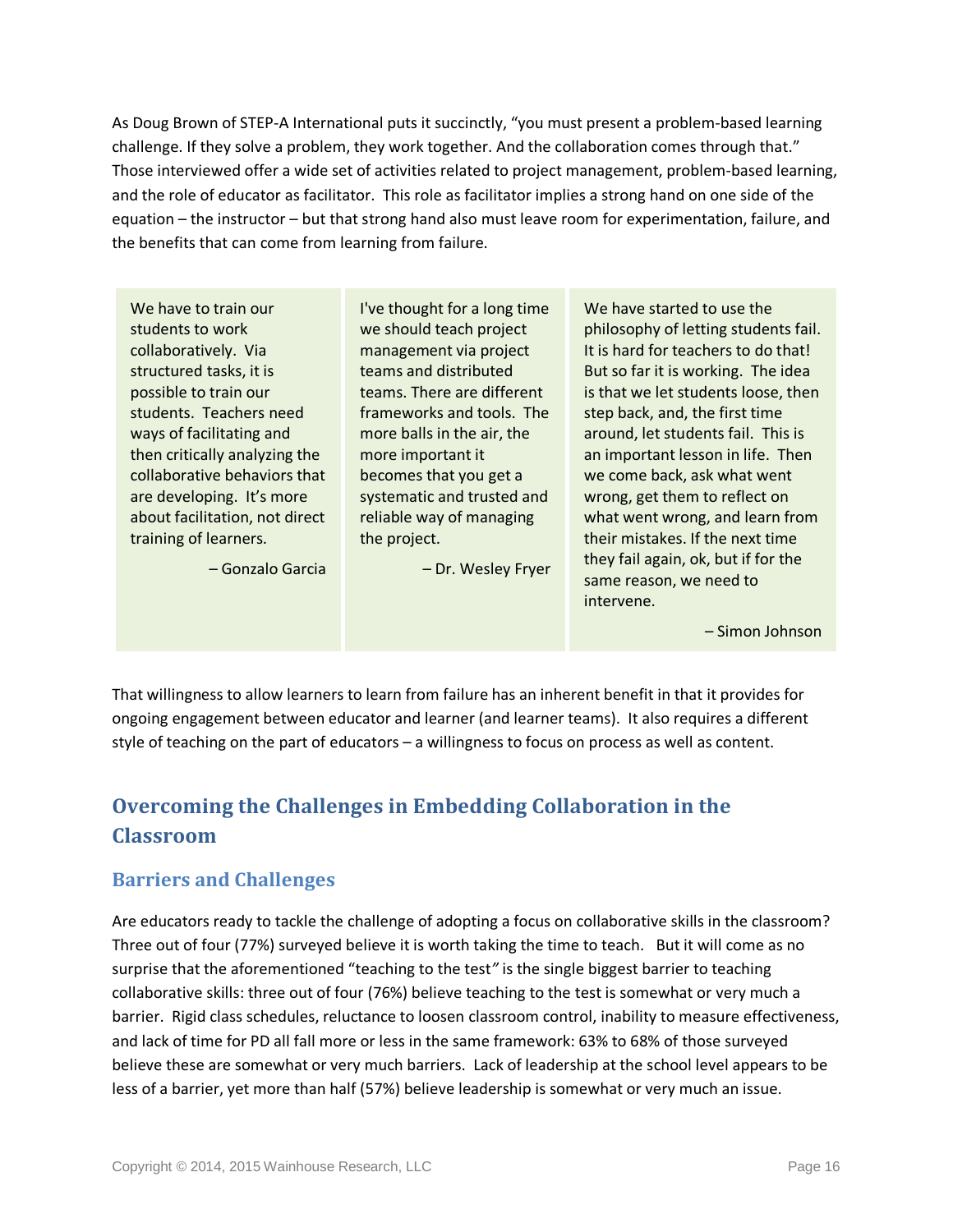

**Figure 10 Obstacles to Adopting More Collaboration in the Classroom**

<span id="page-19-0"></span>The pendulum has not yet reached its apex in terms of relentless focus on mandated testing. As said earlier, almost everyone interviewed for this paper believes that too much focus is placed on testing and mainstream media participates in the process of promoting the idea that testing is the only and primary method of ensuring school accountability. Some argue, however, that even with the focus on testing, educators can and should seek to overcome the obstacles (as a start) through their own classroom activities and behaviors. This ranges from relinquishing some aspects of classroom control to while simultaneously finding new methods of measuring successful collaborative activities.

So much focus is placed on results. The pressure on teachers is so great that the primary focus narrows to the outcomes of tests. When pressure comes, the habit of defaulting to old fashioned methods reappears. Yet those don't work. Not all teachers are prepared to hand over learning to the learners. That is fundamentally it. Teachers need to be comfortable in allowing children to know more than them and to be allowed to explore and demonstrate that. Not all teachers have that confidence.

> – Janet Hayward, Head of School, Cadoxton Primary School, United Kingdom

We need to teach kids how to manage and be part of project teams. We tend to narrowly measure student achievement today in terms of report cards. I'm not aware of measures that are taking into account collaboration.

– Dr. Wesley Fryer

Teachers in formal lessons in classrooms do not measure collaboration. They are measuring individual achievement.

– Professor Don Passey, Professor of Technology Enhanced Learning, Department of Educational Research, Lancaster University, United Kingdom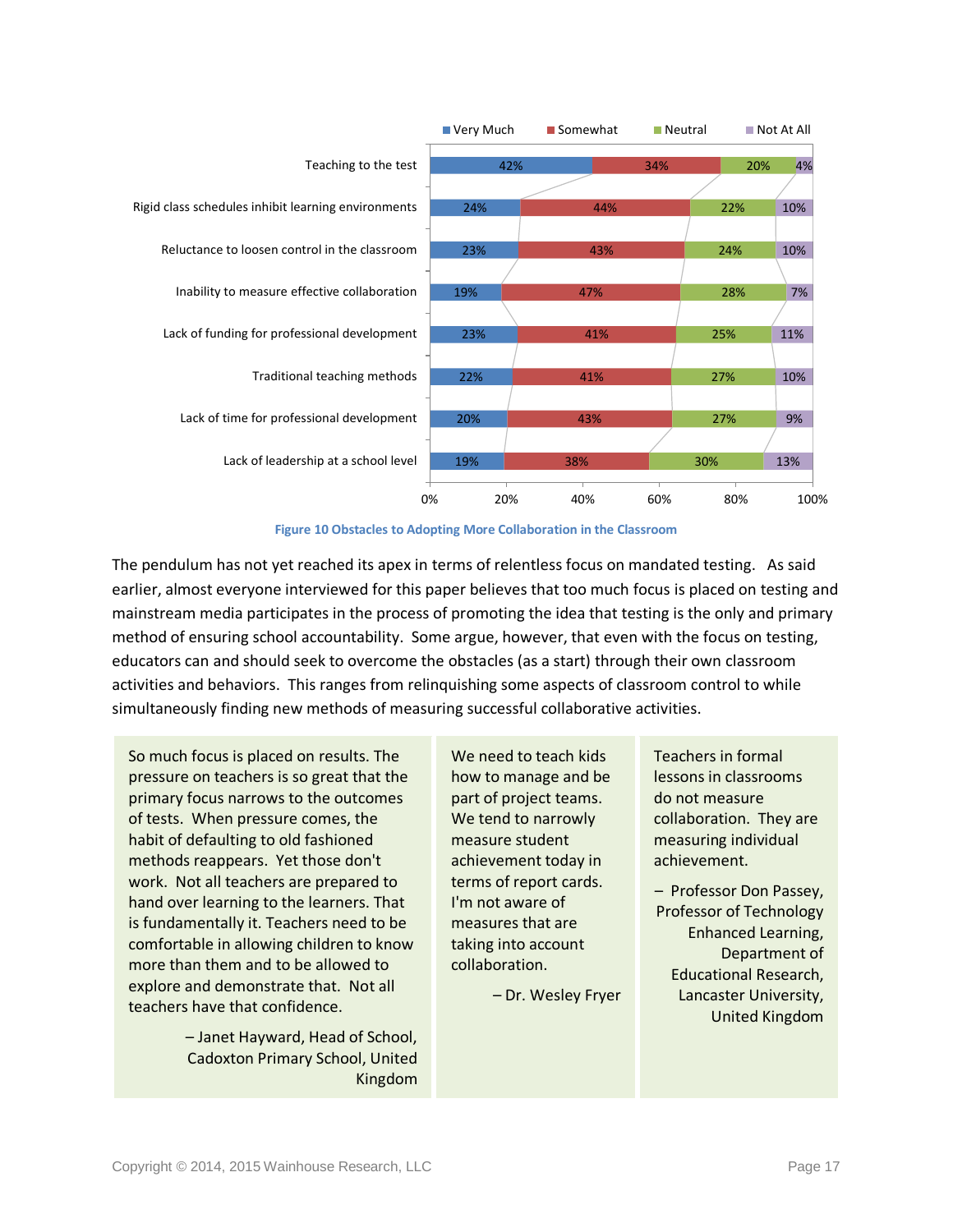Many of the new approaches will be pedagogical in nature, but there is some room for technologies to play a key role in helping facilitate change.

## <span id="page-20-0"></span>**The Role of Technology in Helping Facilitate Collaborative Learning**

While some types of technologies (media, display, and computers) have been around for decades, the promise of digital technologies is only beginning to reach classrooms in a ubiquitous way, via 1:1 educational computing initiatives, bring-your-own-device initiatives, digital publishing (e-books), and new types of assessment tools. As a result, it could be said that technology is just entering its postadolescence, maturing enough to serve as a tool for collaborative learning.

As shown in **[Figure 11](#page-20-2)**, only about one third of those surveyed (35%) believe that technology is used often or always in their schools or classrooms to facilitate collaboration. Another 54% believe that it is used sometimes, and 11% say rarely. This suggests that there is great room in which technology can grow as a tool for helping facilitate collaborative learning. In addition, institutions that place a high focus on collaboration are more likely to use technology often or always (41%) than those that place a low focus on collaboration (27% - a 14% difference).

<span id="page-20-2"></span>

**Figure 11 Extent to Which Technology is Used to Help Facilitate Collaborative Learning**

<span id="page-20-1"></span>Among those interviewed, there is great optimism concerning what collaborative learning – and in some cases technologies – make possible, tempered among some by frustration with politicians, policymakers, and the slow rate of change. Those most enthusiastic about new technologies as a mechanism for fostering collaborative learning see technology as a means to an end, not an end in itself. They see the excitement in "the real change:" how learners are getting excited about learning, conducting peer-topeer learning, and wanting to be in the classroom making new discoveries.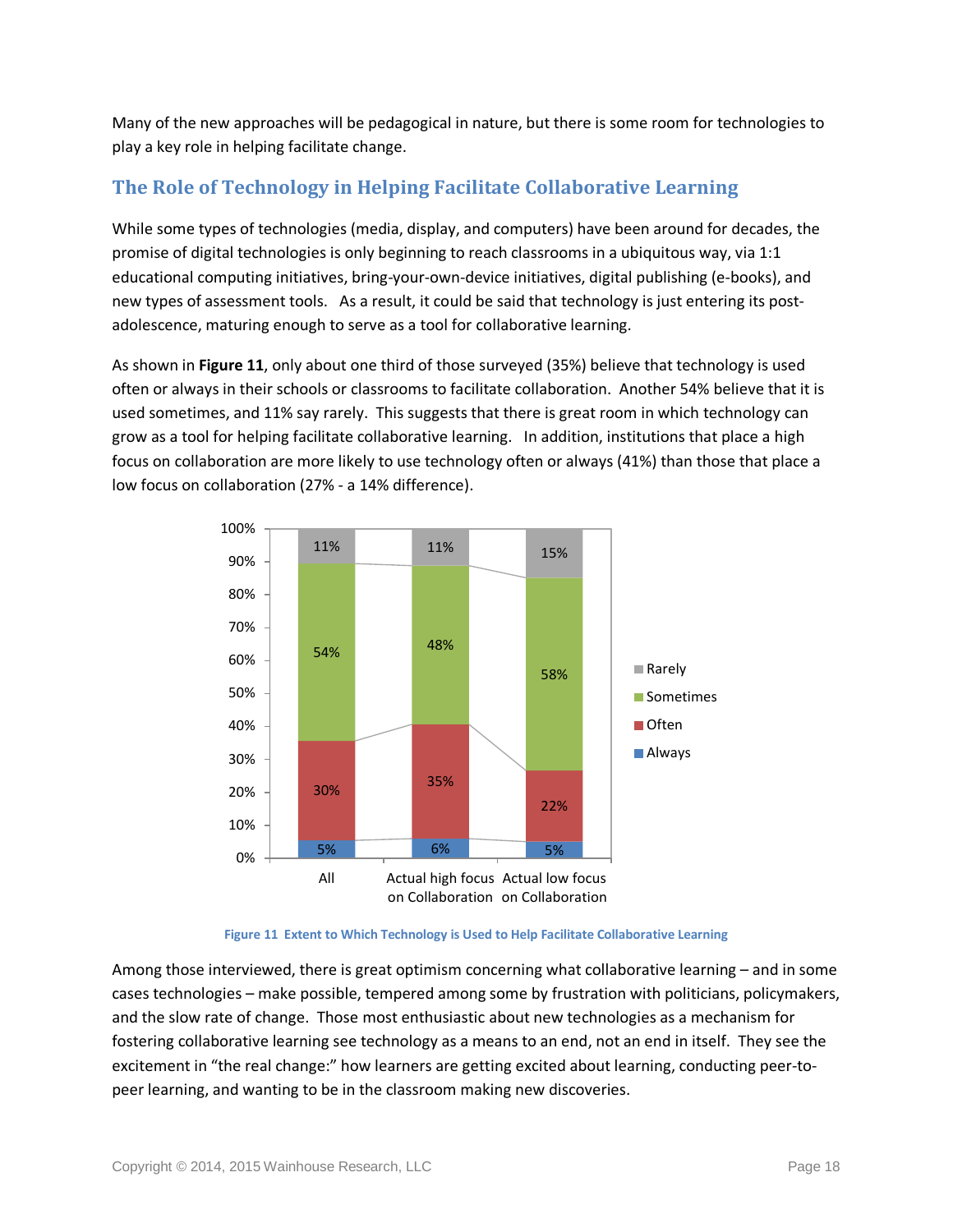The thing I see to be really successful at the moment: the use of digital technology as it engages and enables children to collaborate. They can then share what they have produced together. With tablets at the moment, you can have 2-3 children working together on a piece of work, a movie, reflecting together and talking, co-constructing. When I see some of our 4-5 year-olds working together, that is so exciting, but with that is a huge responsibility. If children are learning together in this way at this stage, how do we provide the necessary building blocks to enable progression?

We start by giving them permission. Then decide what kind you want. If you have ever seen kids play a video game or use an application, you will see that no teaching is needed! They naturally do it. If you see two kids on Minecraft, note we don't have to teach it.

– Dr. Scott McLeod, Director of Innovation for Prairie Lakes Area Education Agency, and author, *What School Leaders Need to Know about Digital Technologies and Social Media,* Iowa, U.S.A

We need to monitor how students are doing, and leverage technologies that are offering teachers a whole new set of tools to do things slightly or radically differently. But this will only work if we change how we teach. We need to train to teach using technologies. All sorts of technologies have been deployed where schools did not show the ROI because they did not prioritize training.

– Lord Jim Knight

– Janet Hayward

Of course technology has its own "wow" factor among some learners. But the point is that those interviewed mostly agree that technology plays a different role at different grade levels, and the technologies themselves must match the pedagogical goals at each grade level.

# <span id="page-21-0"></span>**What Else Can Help Improve Collaborative Skills in Education?**

Experts interviewed believe that much more than technology adoption is essential to improving how collaborative skills are delivered to learners. They take a nuanced, multilateral approach, stating (often overtly) that there is no single silver bullet that will change pedagogy overnight. Among the areas that receive numerous mentions from thought leaders, practitioners, and administrators are the following:

• **Greater investment in PD and personal learning networks (PLN's)**. Why? Partly because PD and PLN's offer the best opportunity for educators themselves to incorporate collaborative techniques and technologies into the classroom, and partly because, as also was stated overtly, far too little is spent on PD.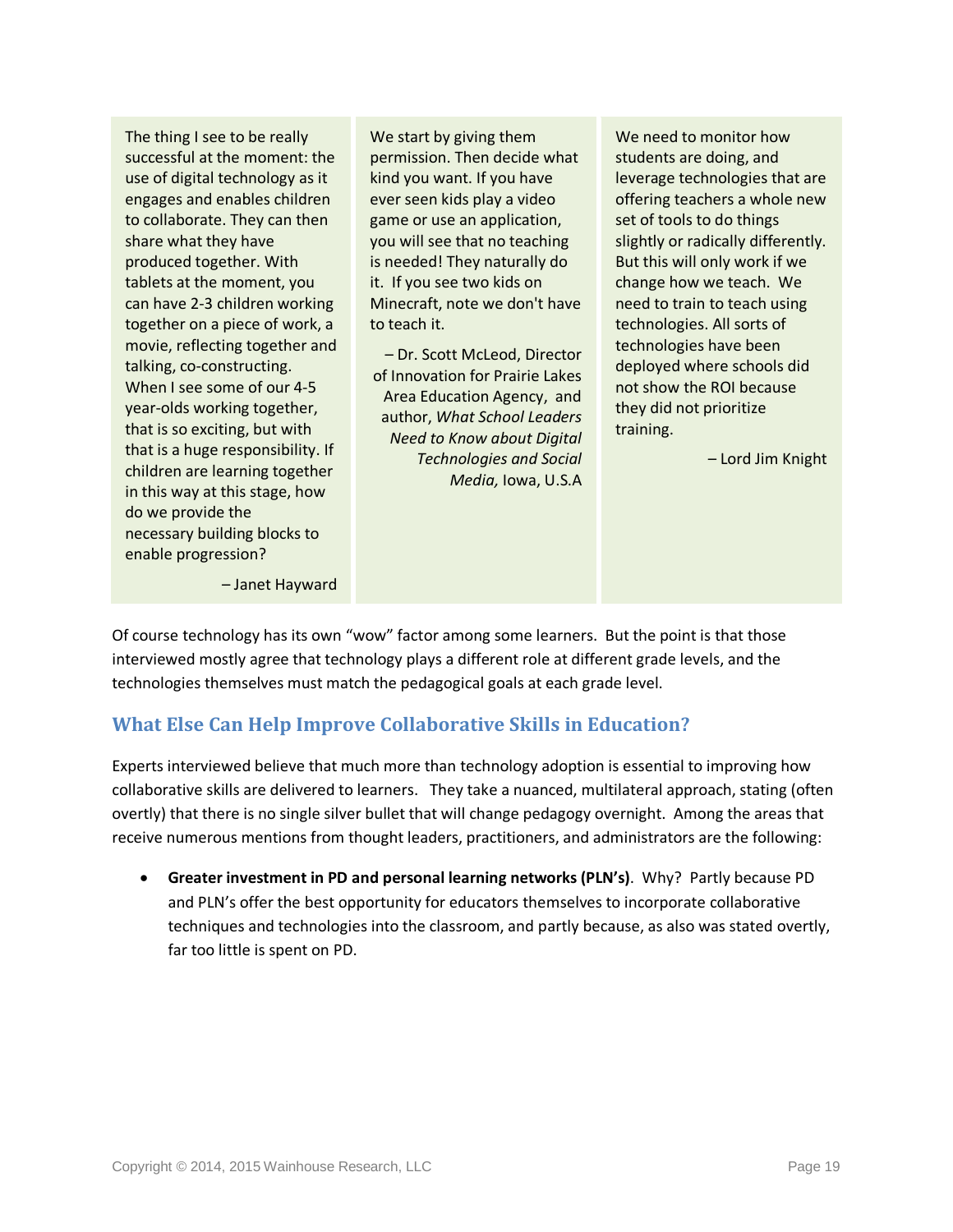Create a competency framework. The art of questioning as a team moves through the latter stages of collaboration, with types of questioning as part of a process, taking one step at a time. This would be quite helpful and useful. And we need to make it look more exciting for learners and achievable for teachers. Older and more set-in-their-ways teachers should be given examples too.

– Hannah Jones

Teaching is right at the heart of quality. Yet in this country we spend on average \$75 per pupil per year on teacher training. Very little of that training budget results in any improvement in quality of teaching. It's a very inexact science in how well sustained, ongoing development of teaching results. I passionately believe the training of the teachers is essential.

– Lord Jim Knight

Teachers need to be comfortable first with collaboration. Were I to recommend to teachers to start 21st century learning activities, I would suggest working with a colleague in a school who has done this before. Create projectbased lessons, then collaborate between two classes, or (in elementary or primary school) collaborate with another local school, and use Skype or Twitter or other social media to collaborate on a larger scale…Then they need to be able to assess collaboration. That's what stops teachers: what do I assess? We don't know how to assess every member of that team and how they are doing – who took lead roles, how do you do a peer assessment of students and how effective is the rest of team?

– Simon Johnson

• **New methods of assessment**. Why? Because *if* educators have no choice but to be yoked to grades and accountability, methods of assessing the teaching and learning of soft skills like collaboration can at least support the assessment model.

It's important to acknowledge that there will not be an equal balance of input from each contributor, but there needs to be fairness. Personalized learning is important - it's a razor edge to walk: what can the individual potentially do? Then you tailor the learning and resulting expectations.

– Scott Merrick

The top thing: we must change how we assess. It grieves me to say so, there are still too many people who teach and who see their job as getting children through the exam system.

> – Doug Brown, Director, STEP-A International, and Former Head of ICT in Schools, England, 2000-2008, United Kingdom

So I would change testing. And change the idea that final exams and tests are the right product. It's the kid walking out of the room that's the product. It has nothing to do with the final exam. I would structure my classroom so assessment policy and day to day classroom matches that philosophy. So any exam has to be based on new questions.

– Ian Fogarty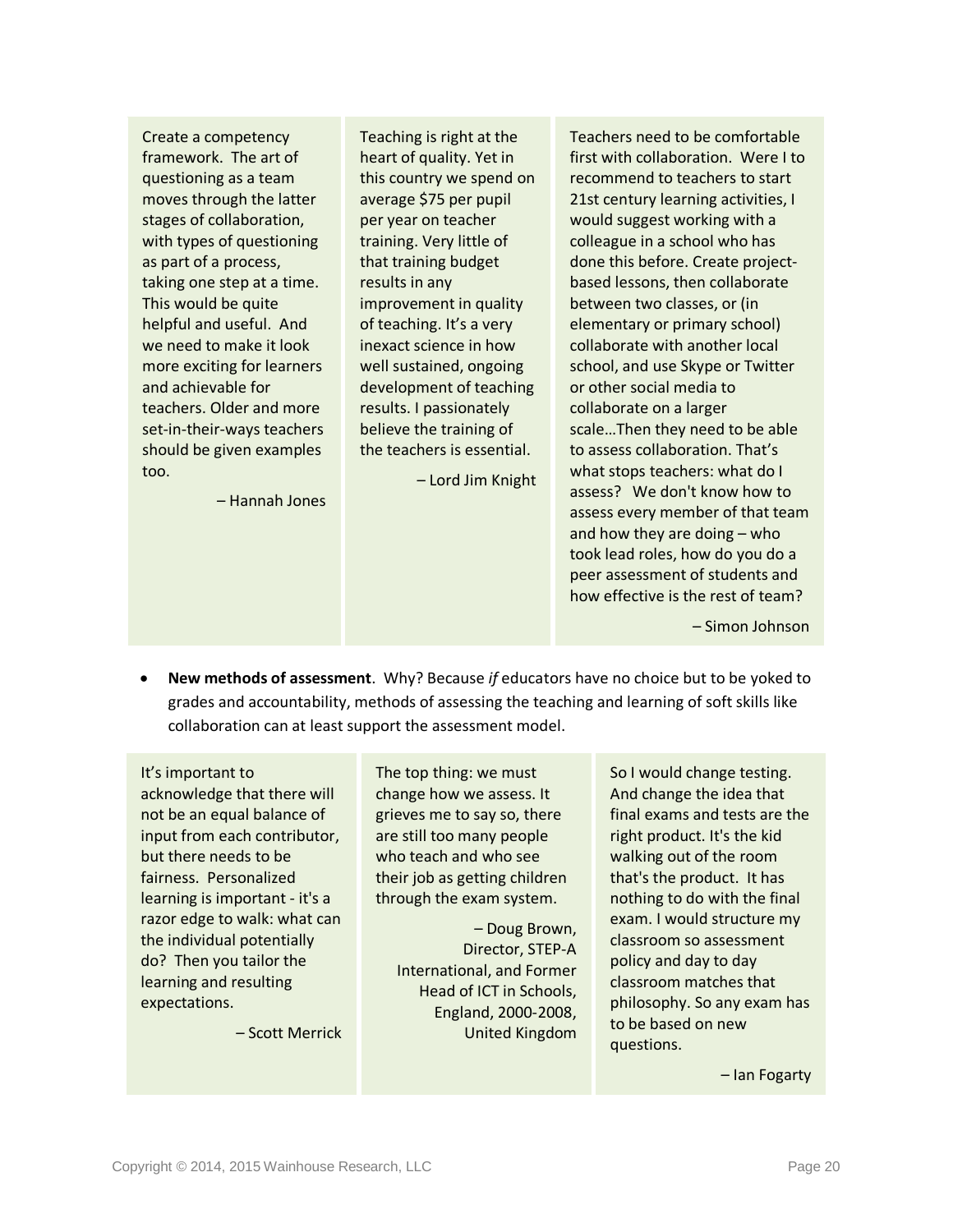• **Greater leadership and thought leadership.** Why? Because, as discussed earlier and below in this paper, change only arrives when the problem is understood well and the solutions are advocated at every level in education. This also means a balance struck between control over content and enablement of educators to determine content.

The argument for the importance of collaboration needs to be very strong if it is to be taken up by leaders and policy makers. Once we have that strong argument, the next question will be how we measure it. The two key things I suggest are: do we have strong argument for it, and then how do we start to explore ways to measure collaboration and pilot that and put it into practice.

– Professor Don Passey

School boards should give more freedom to teachers in how they get to final levels of a subject. Almost 50% of the time they should say "please don't use that book, go create something different!" A lot of school boards don't give freedom to teachers.

– Boris Berlijn, Geography / Economics / World Citizenship Teacher, **Netherlands**  We need to increase the awareness level. We have seen an increase in collaborative learning because, I hate to say it, of YouTube! People post what they have done, others then see it. Teacher Tube, Sophia, other websites are part of this. People need models and examples, not just from the movies. Online memberships in communities of practice with professional instructors. Change does not happen from one idea. Create tools like mind-mapping tools, make one's ideas free as an ebook over the Web, etc., to get more ideas about collaboration.

> – Professor Curtis Bonk, Professor of Instructional Systems Technology, Indiana University, U.S.A. and author, *The World is Open*

• **Changing pedagogical and physical approaches to teaching.** Why? The "sage on the stage" model, as more than one thought leader stated, has been proven, as a primary teaching mode, to have outlived its usefulness. Groups of learners collaborating in teams, in classrooms organized in entirely different ways, can help transform the learning environment both intellectually and physically. Team teaching and sharing best practices can be an equally powerful element for change.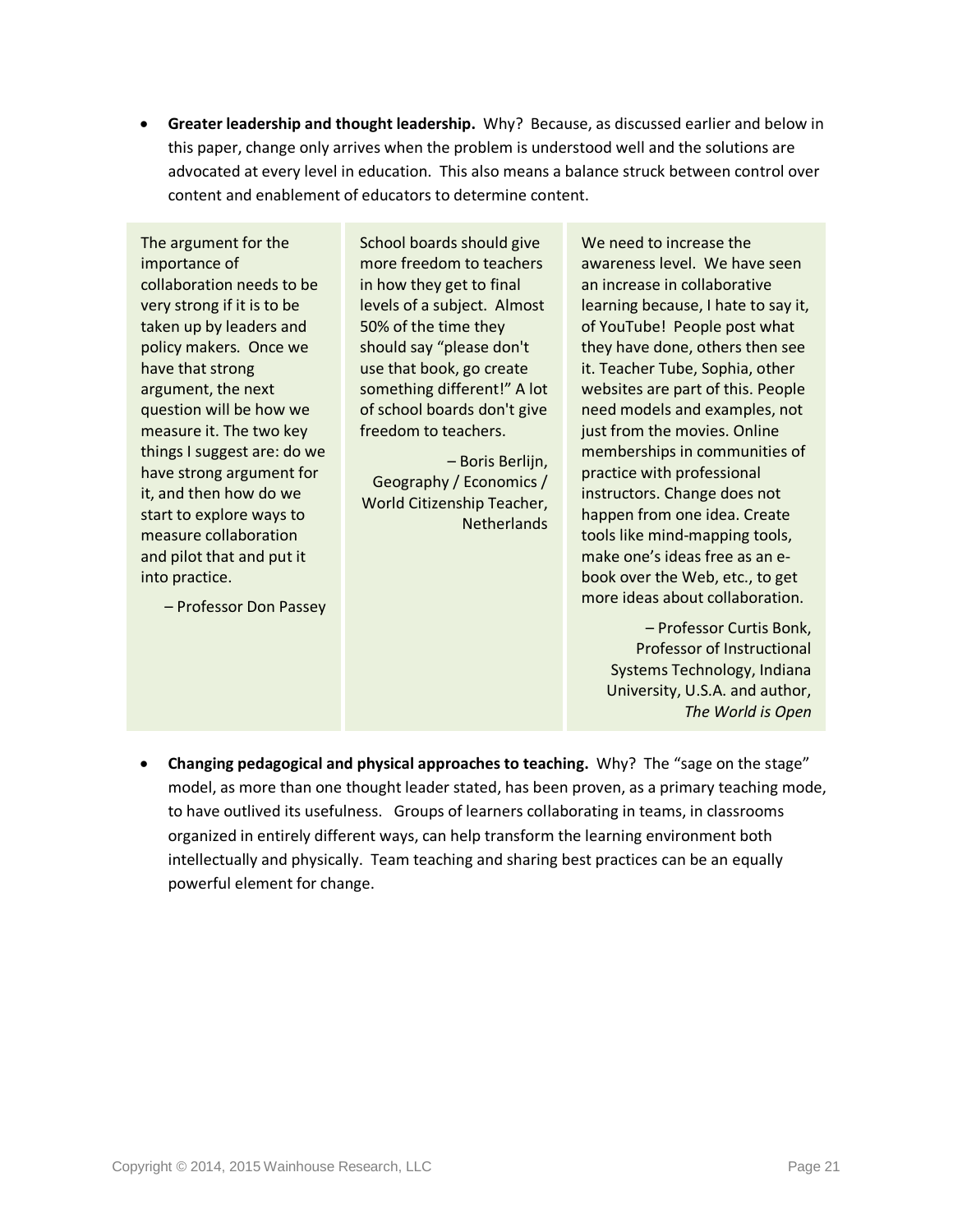It is important that we have variety of teaching and learning styles. There are times when individuals retreat. Whether a diverse learner or logical learner, we need a range of opportunities for individuals, paired groups, different forms. This is highly important and helps develop different skill sets. We do orchestrate them, and primary schools are good at project-based learning. They let learners take different roles. In secondary we are getting better at that, with more creative curricula, entrepreneurial programs, and a broader scope for extended time tabling and collaborative projects. But it takes time to develop rich curriculum.

– Hannah Jones

Fostering teamwork is the challenge, but ask the kids: are they engaged? Do they do work on their own time? Or are they just going through the motions versus thinking, 'wow this is awesome, we can do this, hey teacher look at what I did!' If meaningful work is being done, depending on where they are as individuals, how do we accomplish that? Then they need practice, planning skills, and methods of allocating work. That calls for the coaching of kids. They're not used to that kind of environment. Over time they get better but at the beginning it requires more structure. So much about this is a dialogue with students, as even young students can do powerful work. It doesn't have to be the teacher driving it.

– Dr. Scott McLeod

I think any teacher can do collaboration in the classroom. But collaboration amongst teachers is always needed also. If you collaborate with your colleagues in the classroom or community of teachers, you can do many things. You can foster collaboration between students in different classes, at the same school or different schools. Using technology like video conferencing gives you many opportunities to do it as does using the Internet, searching, creating debate activities, presentations, and group competitions or some way of starting and solving problems are important – but with a collaborative point of view. You have to break the routines of individual work. Of course students in a class will return to individual behavior, but there are little steps that can make collaboration routine.

– Gonzalo Garcia

# <span id="page-24-0"></span>**Why This Matters More Than Many Think**

### <span id="page-24-1"></span>**Benefits for Society**

Collaborative skills are perceived as essential both at a macro (societal) and a micro (learner level). In fact, more than nine out of ten respondents see it as critical at the macro level. A total of 94% agree that collaborative skills are critical to the making of a mature society, and 92% see it as critical for economic growth. At the micro / learner level, similar numbers (90%) believe that collaborative skills are critical for successful learning and almost as many believe that they are critical for a person to be successful (89%). (We note one small geographical difference: more North American respondents – 55% – than UK respondents – 44% – believe that collaboration is critical for a person to be successful.)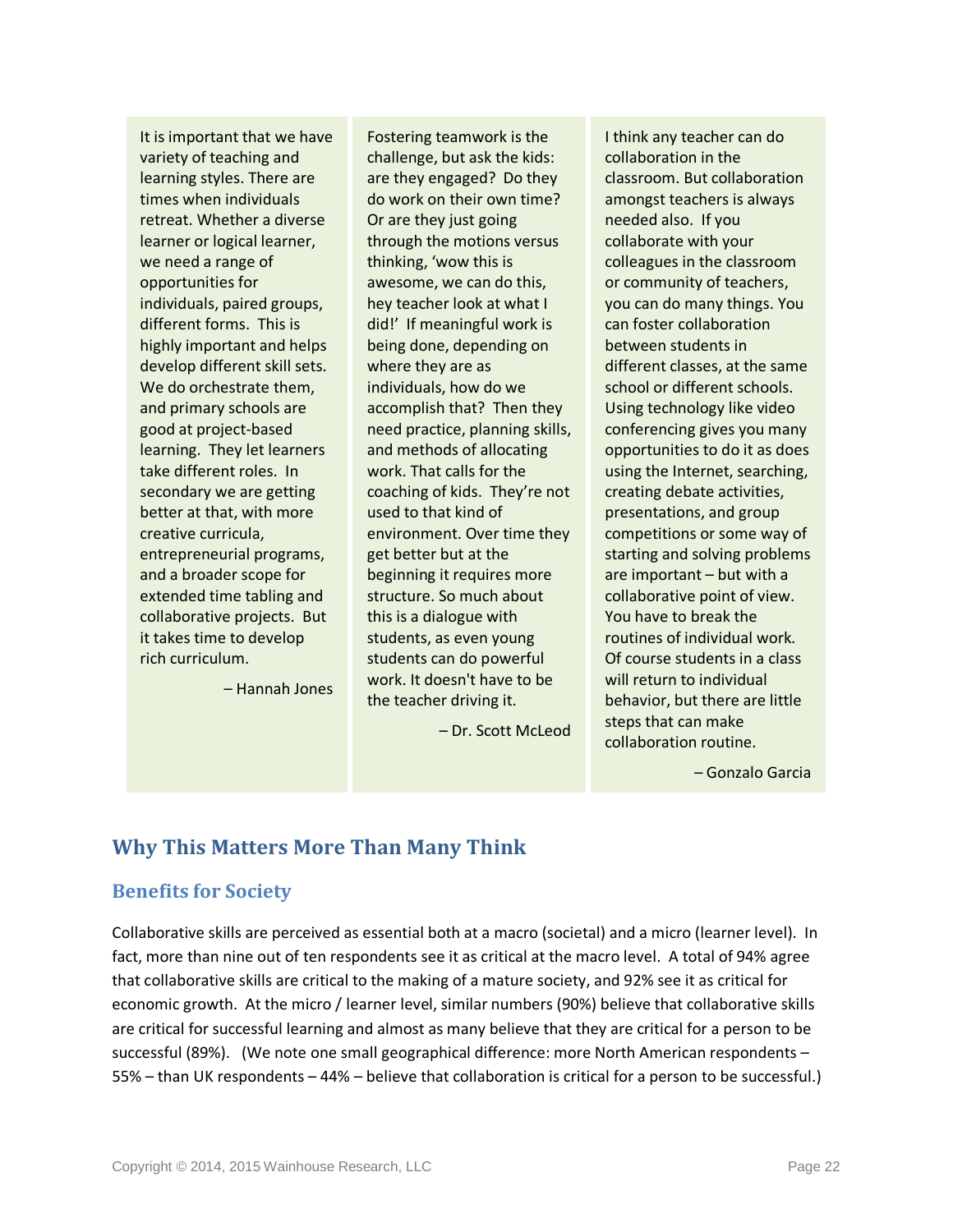

**Figure 12 Benefits of Collaborative Skills to Society**

<span id="page-25-1"></span>Look at schools that focus on problem-based learning. Student enjoyment and engagement is really high. There are many opportunities to individualize and personalize learning. When we give students opportunities to collaborate, especially when we create opportunities that impact community, kids go out and make a difference to the world. Whether in the larger community, or online, or overseas, kids can get excited about making a dent into big issues. When kids are in those learning spaces, they just run with it and develop the soft skills employers already need.

– Dr. Scott McLeod

### <span id="page-25-0"></span>**Workforce Development**

Two out of five survey respondents mentioned earlier believe that learners are not being well prepared for the workforce. They would find allies among those who know best: those involved in workforce management. The National Education Association reports<sup>[1](#page-25-2)</sup> that according to a 2010 study conducted by the American Management Association – the AMA 2010 Critical Skills Survey — the "Four Cs" will become even more important to organizations in the future. Three out of four (76%) executives who responded to the AMA survey said they believe these skills and competencies will become more important to their organizations in the next three to five years. Additionally, 80% of executives believed fusing the "Three Rs" and "Four Cs" would ensure that students are better prepared to enter the workforce. According to these managers, proficiency in reading, writing, and arithmetic is not sufficient if employees are unable to think critically, solve problems, collaborate, or communicate effectively.

 $\overline{\phantom{a}}$ 

<span id="page-25-2"></span><sup>1</sup> <http://www.nea.org/assets/docs/A-Guide-to-Four-Cs.pdf>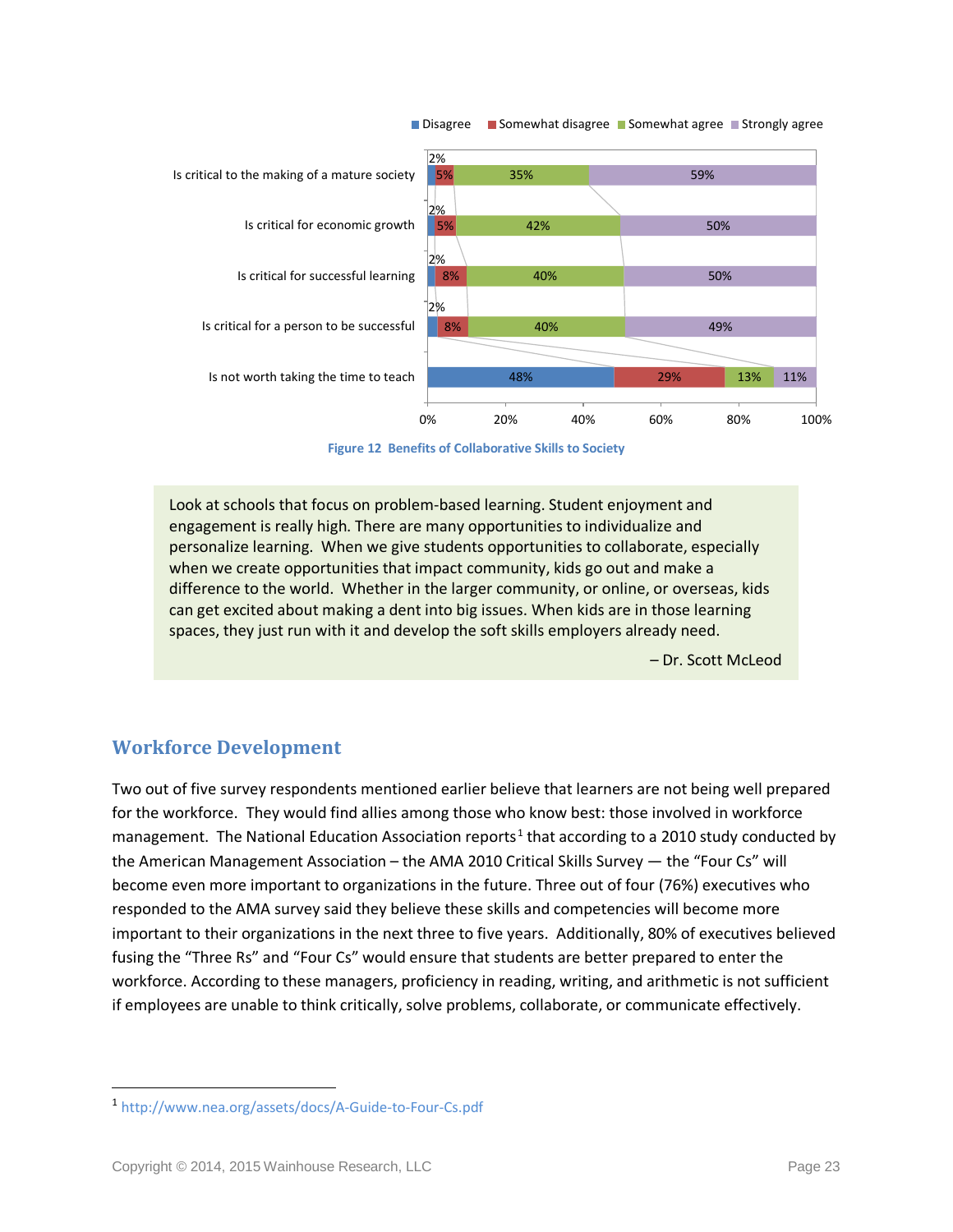More recently Time Magazine in the U.S. reported a different take on the problem  $^2$  $^2$  with two significant data points.

"As much as academics go on about the lack of math and science skills, bosses are more concerned with organizational and interpersonal proficiency. The National Association of Colleges and Employers [surveyed](http://www.naceweb.org/about-us/press/skills-qualities-employers-want.aspx) more than 200 employers about their top 10 priorities in new hires. Overwhelmingly, they want candidates who are team players, problem solvers and can plan, organize and prioritize their work. Technical and computer-related know-how placed much further down the list."

The magazine also reported on a separate employer survey, this one by staffing company Adecco, in which 44% of respondents cite soft skills, such as communication, critical thinking, creativity and collaboration as the areas with "the biggest gap." Only half as many say a lack of technical skills is the pain point.

Woods Bagot, a global architectural firm that works closely with institutes of higher learning, commissioned research firm Global Strategy Group to ask: Are recent college graduates ready for the rigors of today's workforce? The answer is:

"Of 500 business decision makers surveyed, close to half (49%) believe today's graduates are less prepared for work than they were 15 years ago.<sup>[3](#page-26-1)</sup> The majority (70%) of C-suite executives say that fewer than half of graduates entering their companies have the skills to succeed in entry-level positions. Many top executives also believe that less than one quarter (21%) of graduates applying to their company have the skills to advance past those entry level jobs. The survey shows that business leaders feel the three most important skills to have when entering the business sector are problemsolving (49%), collaboration (43%) and critical thinking (36%)."

Wainhouse Research notes that the same skills prioritization cited by educators, parents, and students in this report completely mirror that set as cited by business decision makers: problem solving, collaboration, and critical thinking.

No less than U.S. President Barack Obama, as quoted in the NEA report mentioned earlier, has stated:

"I'm calling on our nation's governors and state education chiefs to develop standards and assessments that don't simply measure whether students can fill in a bubble on a test, but whether they possess  $21<sup>st</sup>$  century skills like problem-solving and critical thinking and entrepreneurship and creativity."

A concern about graduates entering the workforce crosses all geographies. In the UK, a recent survey of 198 employers indicated that, for graduates, being good at communicating, a team player, confident

 $\overline{a}$ 

<span id="page-26-0"></span><sup>2</sup> <http://business.time.com/2013/11/10/the-real-reason-new-college-grads-cant-get-hired/>

<span id="page-26-1"></span><sup>3</sup> <http://www.vault.com/blog/workplace-issues/are-college-graduates-ready-for-work-new-survey-says-no>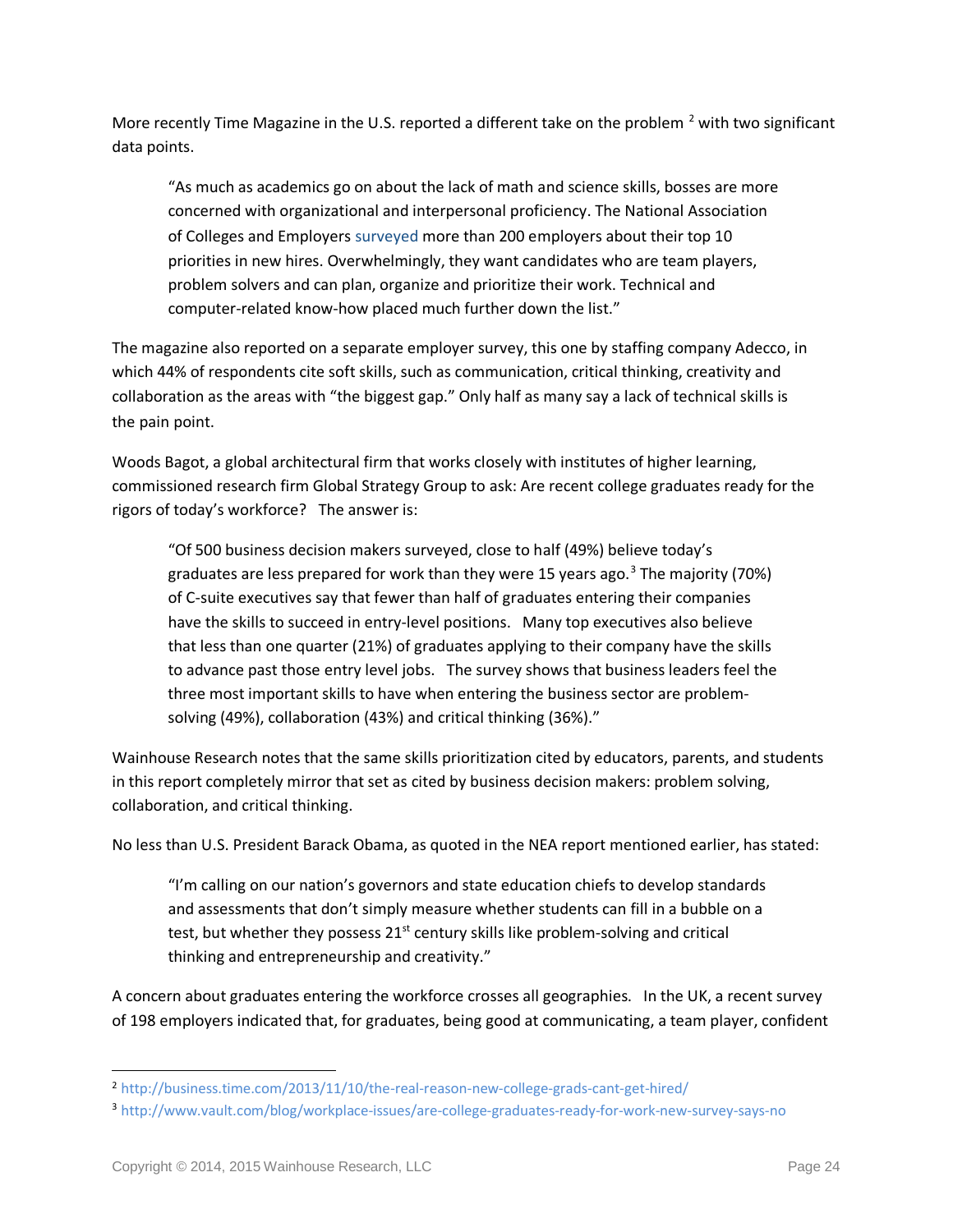and analytical were all more important than having technical knowledge. The latter was ranked 24th out of 30 competencies desired by employers at the recruitment stage.<sup>[4](#page-27-0)</sup> And the University of Liverpool surveyed 500 recruiters and determined that 64% believe that when hiring graduates, employability skills are more important than any specific occupational, technical, or academic knowledge gained from the graduate's degree. $5$ 

So the workforce is asking for collaborative skills. Schools are focusing too much on teaching to the test and individual achievement in a workplace that requires working as teams. Collaboration is ranked as the second most important skill on which to focus, after problem solving. Truth be told, it does not take rocket science to know that collaborative skills have significant benefits:

- Improving end result of a project
- Fostering shared responsibility
- Encouraging peers to challenge one another
- Promoting critical thinking
- Deepening understanding of specific topic
- Improving learning outcomes
- Broadening understanding of a variety of topics

Thus the benefits to society are significant, not just from an economic perspective, but from the perspective that developed nations need a citizenry that is participatory, not alienated; collaborative, not partisan. It starts small: collaboration is not specifically a course or a curriculum. It is a way of teaching and learning that can be embedded in process, organization, deliverables and outcomes.

We are only at the beginning of the journey in understanding how to foster and measure collaborative skills. And one thing is clear: Collaborative skills may or may not benefit from technologies, but technology can open up the walls of the classroom and enable anytime, anywhere learning.

 $\overline{a}$ 

<span id="page-27-0"></span><sup>4</sup> <http://www.bbc.com/news/education-28560758>

<span id="page-27-1"></span><sup>5</sup> [http://www.liv.ac.uk/careers/students/employablility/skills\\_employers\\_want.htm](http://www.liv.ac.uk/careers/students/employablility/skills_employers_want.htm)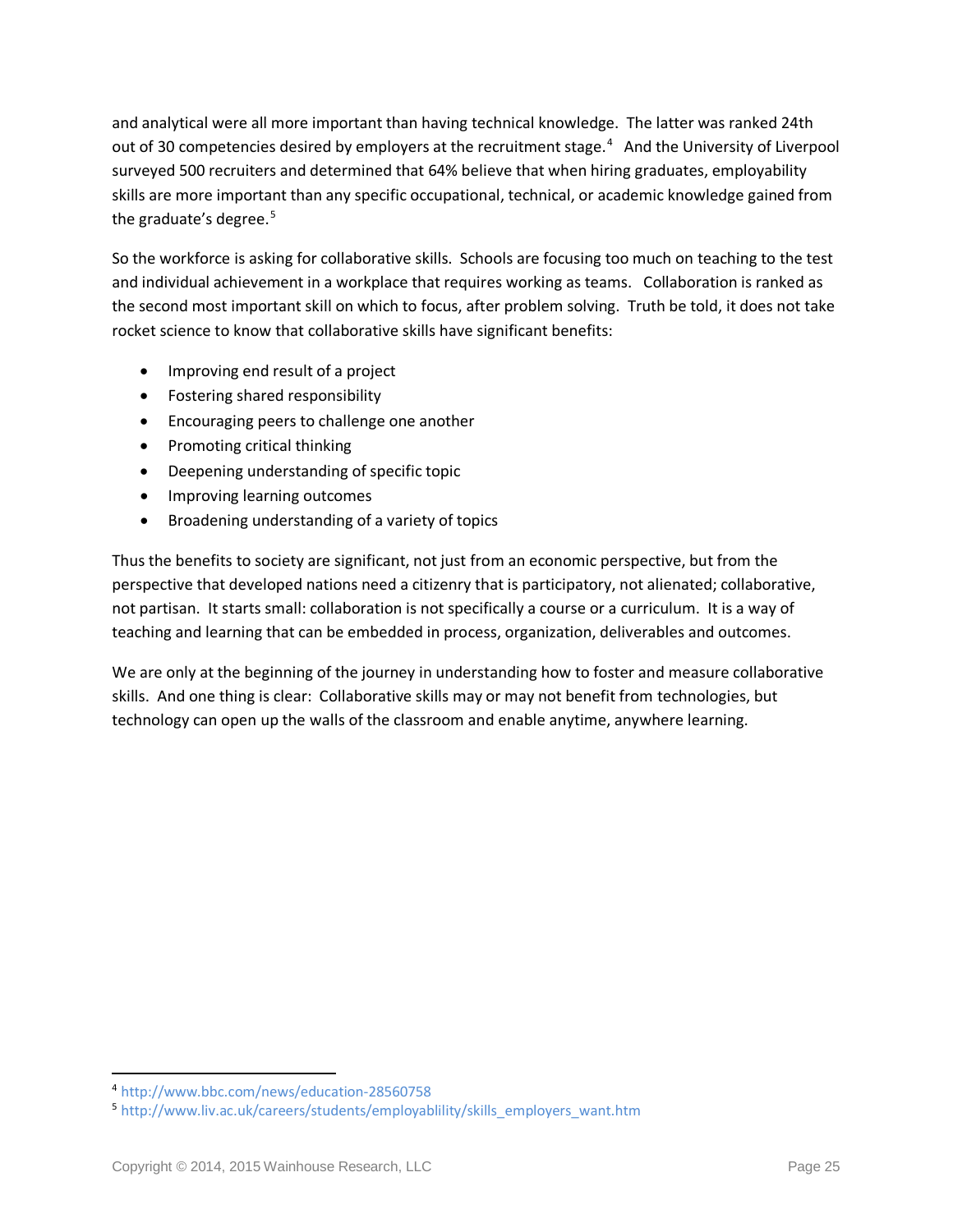Collaboration is learning that is greater than the sum of the parts. When children learn and explore together, that's when real engagement in learning can happen. In the use of technology in schools we use models and Lego and a range of programs. We see learners truly engaged and bouncing thinking off of each other. That is true collaboration, enabling deep learning because the children are constructing and deconstructing the learning together, learner to learner.

– Janet Hayward

The research in learning tells us that teachers' complete knowledge can prevent them from understanding a first-time learner's issues in learning. The best teachers learned something just before you did. We know most students prefer to learn from other kids their age. And kids can create very powerful content, such as tutorials to help classmates learn. We know it can be very effective for children to collaborate. And we know that online almost 100% of learners ask questions. So we know that communications that are face to face compared to online have different strengths. If you add the two together you get better collaboration.

> – Alan November, Senior Partner, November Learning, U.S.A.

The great thing about collaboration: students no longer are an island, and have support networks so that they don't just learn from teachers and from other students in their group. And they can also contribute their own skills to a mini-support network.

– Simon Johnson

It seems counter-intuitive that technology and data might help measure soft skills like collaboration and the teaching of collaborative learning. But nothing could be further from the truth. As said by Lord Jim Knight in the United Kingdom:

*One final thing: if we embed technology more in the way we run schools, how we teach, and relate to people and parents, we will generate a load of data and from that will have a much more rounded set of data points about how well schools are doing. This might reduce the heat on the high stakes tests, because we could focus on how learners are enjoying their education, how they are achieving when they leave schools, and what sort of discipline record is a part of that process: all those things are being measured and can be part of accountability measurements beyond how the kid is doing in science*.

In other words, we are on the edge of a large opportunity to drive the discussion around "big data" up one notch. This concept is all the rage currently, but still somewhat stuck in conversations surrounding what big data consists of and how to best leverage and protect it. While the discussion regarding big data is extraordinarily pertinent to the larger "how do we improve education" discussion, what might be more pertinent is spending more time focusing on collaborative skills – as well as creativity, communication, and most importantly critical thinking – and how to best foster them within learners in new and innovative ways that prepare them for the  $21^{st}$  century – and the jobs that lie ahead.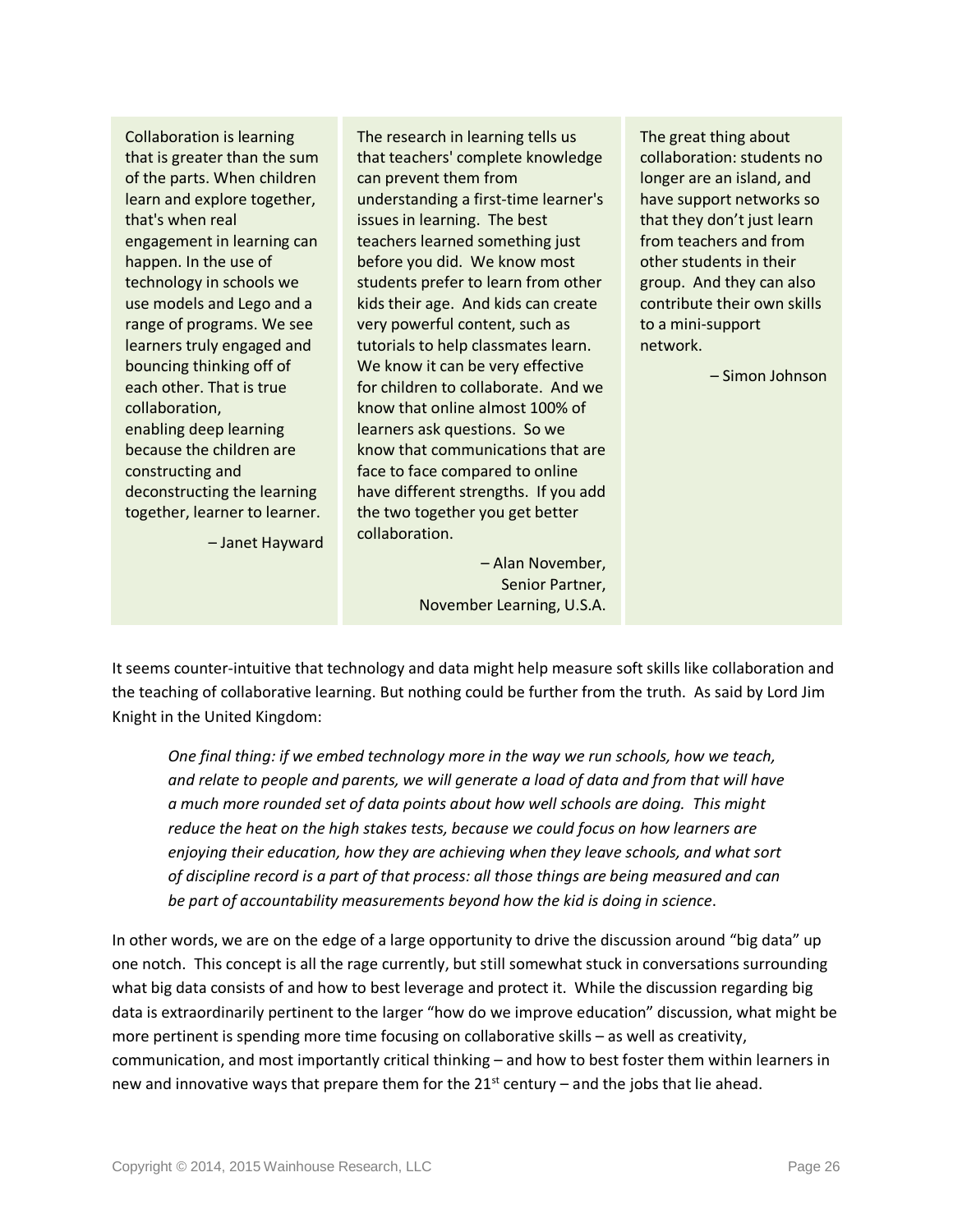# <span id="page-29-0"></span>**Appendix**

## <span id="page-29-1"></span>**Interview Contributors**

| <b>Name</b>                           | <b>Title /Function</b>                                                                                                              | Organization                                                                           | Location                           |
|---------------------------------------|-------------------------------------------------------------------------------------------------------------------------------------|----------------------------------------------------------------------------------------|------------------------------------|
| <b>Boris Berlijn</b>                  | Geography / Social Studies /<br>World Citizenship Teacher,<br>grades 8-12                                                           | Amsterdam area public<br>school                                                        | <b>Netherlands</b>                 |
| <b>Ruth Litman</b><br><b>Block</b>    | Innovative Practices Consulting,<br>and former Director, Virtual<br>Learning Center, Cooperating<br>School Districts, St. Louis, MO | <b>MNR EDtech</b><br>Consulting, LLC                                                   | U.S.A.                             |
| <b>Prof. Curtis Bonk</b>              | Professor, Instructional Systems<br><b>Technology Department, Author</b><br>The World is Open                                       | Indiana University                                                                     | <b>U.S.A.</b>                      |
| Doug Brown                            | Director, STEP-A international,<br>and Director of the Learning and<br>Former Head of ICT in Schools,<br>England, 2000-2008         | Strategic Technology in<br><b>Education Policy</b><br>Advice (STEP-A)<br>International | UK                                 |
| <b>Lea Bentley</b><br><b>Castillo</b> | Manager                                                                                                                             | <b>Texas Education</b><br><b>Telecom Network</b><br>(TETN)                             | U.S.A.                             |
| <b>Mathias Elsner</b>                 | <b>Primary School Teacher</b>                                                                                                       | Berlin Area public<br>school                                                           | Germany                            |
| lan Fogarty                           | High School Chemistry and<br>Physics Teacher                                                                                        | Riverview High School                                                                  | <b>New</b><br>Brunswick,<br>Canada |
| <b>Wes Fryer</b>                      | Elementary STEM Teacher,<br>Author Mapping Media to the<br>Common Core                                                              | Independence<br>Elementary, Yukon<br>Public Schools, OK                                | U.S.A.                             |
| <b>Gonzalo Garcia</b>                 | <b>ICT Coordinator and Math</b><br>Teacher                                                                                          | <b>SEK-Atlantico</b><br>International School,<br><b>SMART Exemplary</b><br>Educator    | Spain                              |
| <b>Gareth Hancox</b>                  | Primary School Teacher                                                                                                              | Pheasey Park Farm<br><b>Primary School</b>                                             | UK                                 |
| <b>Janet Hayward</b>                  | Chair                                                                                                                               | <b>National Digital</b><br>Learning Council for<br>Wales                               | <b>UK</b>                          |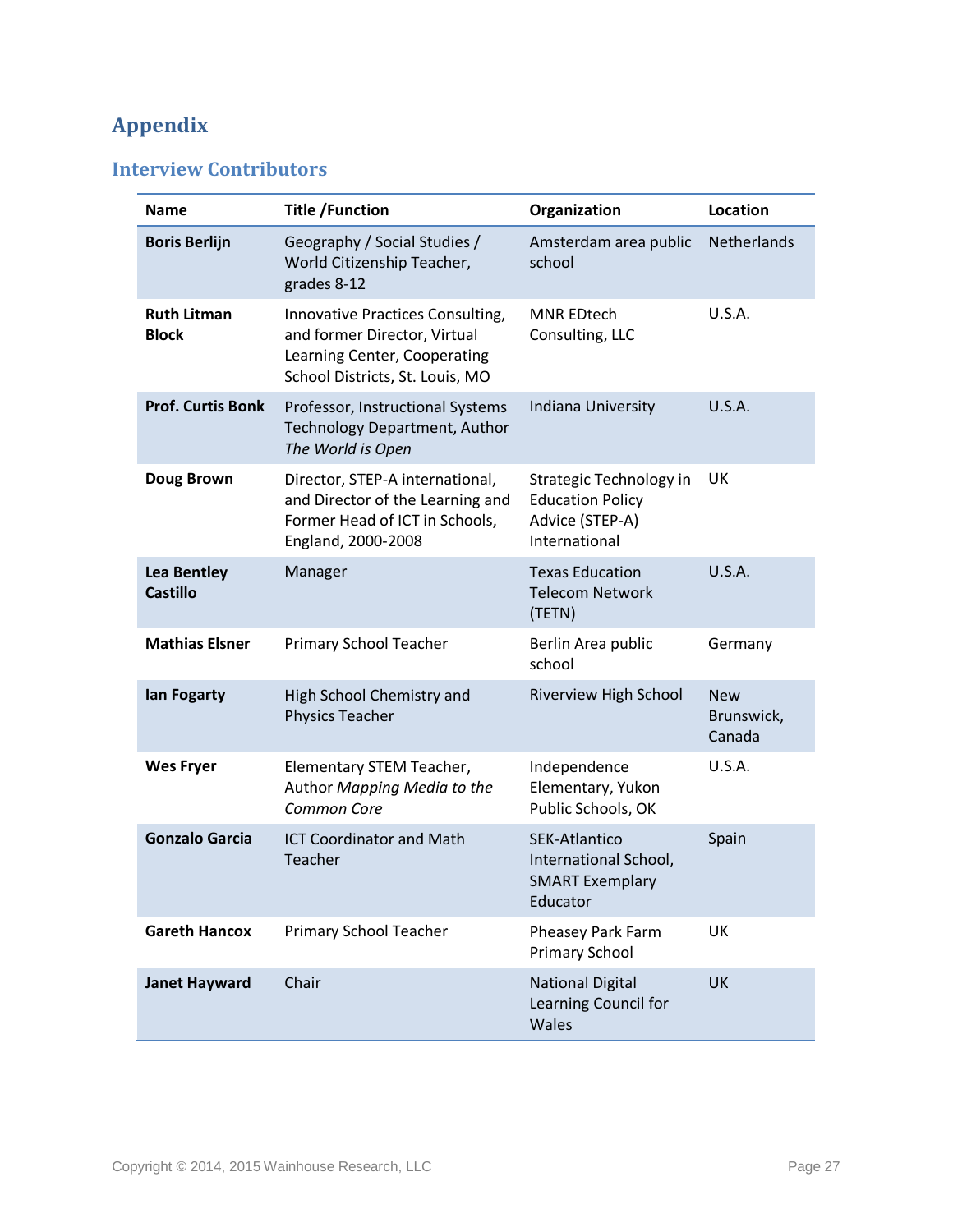| Name                    | <b>Title /Function</b>                                                                                                                                                                               | Organization                                                                                  | Location      |
|-------------------------|------------------------------------------------------------------------------------------------------------------------------------------------------------------------------------------------------|-----------------------------------------------------------------------------------------------|---------------|
| <b>Hannah Jones</b>     | Founder & Director / Previously<br>Special Projects Director at the<br>National College for the<br>Leadership of Schools                                                                             | <b>Connected Learning</b>                                                                     | UK            |
| <b>Simon Johnson</b>    | <b>ICT Teacher and Microsoft PIL</b><br>Lead teacher                                                                                                                                                 | <b>Highfields High School</b>                                                                 | <b>UK</b>     |
| Lord Jim Knight         | Director, STEP-A International<br>and Former Schools Minister,<br>United Kingdom                                                                                                                     | Strategic Technology in<br><b>Education Policy</b><br>Advice (STEP-A)<br>International        | UK            |
| Jennifer D. Klein       | <b>Global Education Consultant and</b><br><b>CEO</b>                                                                                                                                                 | <b>PRINCIPLED Learning</b>                                                                    | U.S.A.        |
| <b>Scott McLeod</b>     | Director of Innovation, co-<br>creator of the Did You Know?<br>(Shift Happens) video series and<br>author, What School Leaders<br>Need to Know about Digital<br><b>Technologies and Social Media</b> | Prairie Lakes Area<br><b>Education Agency,</b><br>lowa                                        | U.S.A.        |
| <b>Scott Merrick</b>    | v-Learning Support Specialist<br>and Teacher                                                                                                                                                         | <b>Metro Nashville Public</b><br><b>Schools</b>                                               | U.S.A.        |
| <b>Renee Niemi</b>      | Director, Android and Chrome<br>GBU for Work and Education,<br>and formerly Senior VP,<br><b>Communication Solutions,</b><br>Plantronics <sup>6</sup>                                                | Google                                                                                        | U.S.A.        |
| <b>Todd Nesloney</b>    | Educator, Author, Presenter                                                                                                                                                                          | Waller ISD, Texas and<br>Co-Founder, 3-Tech<br><b>Ninjas</b>                                  | U.S.A.        |
| <b>Alan November</b>    | Senior Partner and Founder                                                                                                                                                                           | November Learning                                                                             | U.S.A.        |
| <b>Prof. Don Passey</b> | Professor of Technology<br><b>Enhanced Learning</b>                                                                                                                                                  | Department of<br><b>Educational Research,</b><br><b>Lancaster University</b>                  | UK            |
| <b>Ellen Wagner</b>     | <b>Chief Research and Strategy</b><br>Officer, PAR, and Former<br>Executive Director WCET,<br>former Global Education Market<br>Director, Adobe                                                      | PAR (Predictive<br><b>Analytics Reporting)</b><br>Framework and Sage<br><b>Road Solutions</b> | <b>U.S.A.</b> |

 $\overline{\phantom{a}}$ 

<span id="page-30-0"></span> $6$  Ms. Niemi was associated with Plantronics at the time of the interview, and has since joined Google.